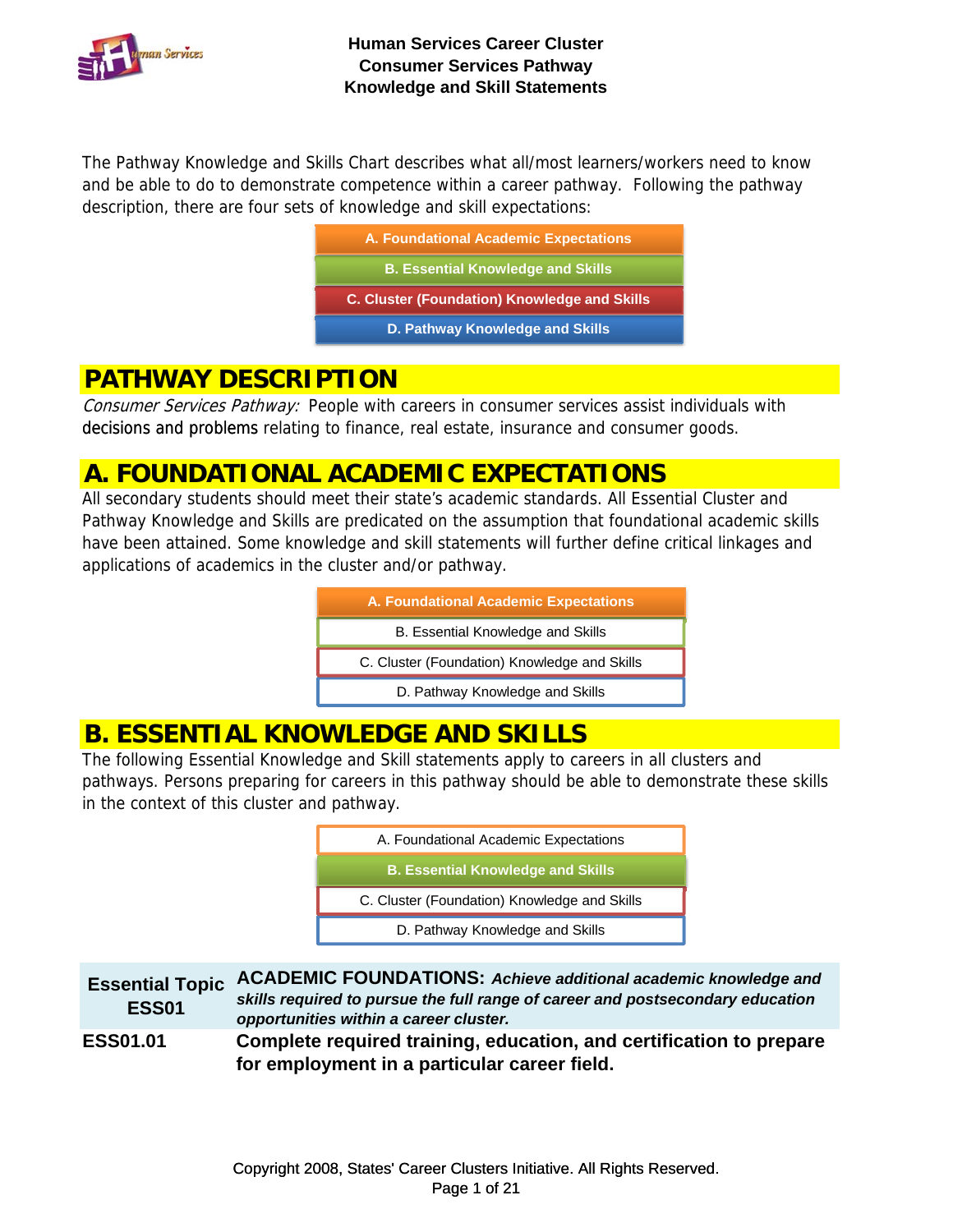

| ESS01.01.01     | Identify training, education and certification requirements for occupational<br>choice.                                                                                                                                                                            |
|-----------------|--------------------------------------------------------------------------------------------------------------------------------------------------------------------------------------------------------------------------------------------------------------------|
| ESS01.01.02     | Participate in career-related training and/or degree programs.                                                                                                                                                                                                     |
| ESS01.01.03     | Pass certification tests to qualify for licensure and/or certification in chosen<br>occupational area.                                                                                                                                                             |
| <b>ESS01.02</b> | Demonstrate language arts knowledge and skills required to                                                                                                                                                                                                         |
|                 | pursue the full range of post-secondary education and career                                                                                                                                                                                                       |
|                 | opportunities.                                                                                                                                                                                                                                                     |
| ESS01.02.01     | Model behaviors that demonstrate active listening.                                                                                                                                                                                                                 |
| ESS01.02.02     | Adapt language for audience, purpose, situation. (i.e. diction/structure,<br>style).                                                                                                                                                                               |
| ESS01.02.03     | Organize oral and written information.                                                                                                                                                                                                                             |
| ESS01.02.04     | Compose focused copy for a variety of written documents such as<br>agendas, audio-visuals, bibliographies, drafts, forms/documents, notes, oral<br>presentations, reports, and technical terminology.                                                              |
| ESS01.02.05     | Edit copy to create focused written documents such as agendas, audio-<br>visuals, bibliographies, drafts, forms/documents, notes, oral presentations,<br>reports, and technical terminology.                                                                       |
| ESS01.02.06     | Comprehend key elements of oral and written information such as<br>cause/effect, comparisons/contrasts, conclusions, context, purpose,<br>charts/tables/graphs, evaluation/critiques, mood, persuasive text,<br>sequence, summaries, and technical subject matter. |
| ESS01.02.07     | Evaluate oral and written information for accuracy, adequacy/sufficiency,<br>appropriateness, clarity, conclusions/solutions, fact/opinion, propaganda,<br>relevancy, validity, and relationship of ideas.                                                         |
| ESS01.02.08     | Identify assumptions, purpose, outcomes/solutions, and propaganda<br>techniques.                                                                                                                                                                                   |
| ESS01.02.09     | Predict potential outcomes and/or solutions based on oral and written<br>information regarding trends.                                                                                                                                                             |
| ESS01.02.10     | Present formal and informal speeches including discussion, information<br>requests, interpretation, and persuasive arguments.                                                                                                                                      |
| <b>ESS01.03</b> | Demonstrate mathematics knowledge and skills required to pursue                                                                                                                                                                                                    |
|                 | the full range of post-secondary education and career                                                                                                                                                                                                              |
|                 | opportunities.                                                                                                                                                                                                                                                     |
| ESS01.03.01     | Identify whole numbers, decimals, and fractions.                                                                                                                                                                                                                   |
| ESS01.03.02     | Demonstrate knowledge of basic arithmetic operations such as addition,<br>subtraction, multiplication, and division.                                                                                                                                               |
| ESS01.03.03     | Demonstrate use of relational expressions such as equal to, not equal,<br>greater than, less than, etc.                                                                                                                                                            |
| ESS01.03.04     | Apply data and measurements to solve a problem.                                                                                                                                                                                                                    |
| ESS01.03.05     | Analyze Mathematical problem statements for missing and/or irrelevant<br>data.                                                                                                                                                                                     |
| ESS01.03.06     | Construct charts/tables/graphs from functions and data.                                                                                                                                                                                                            |
| ESS01.03.07     | Analyze data when interpreting operational documents.                                                                                                                                                                                                              |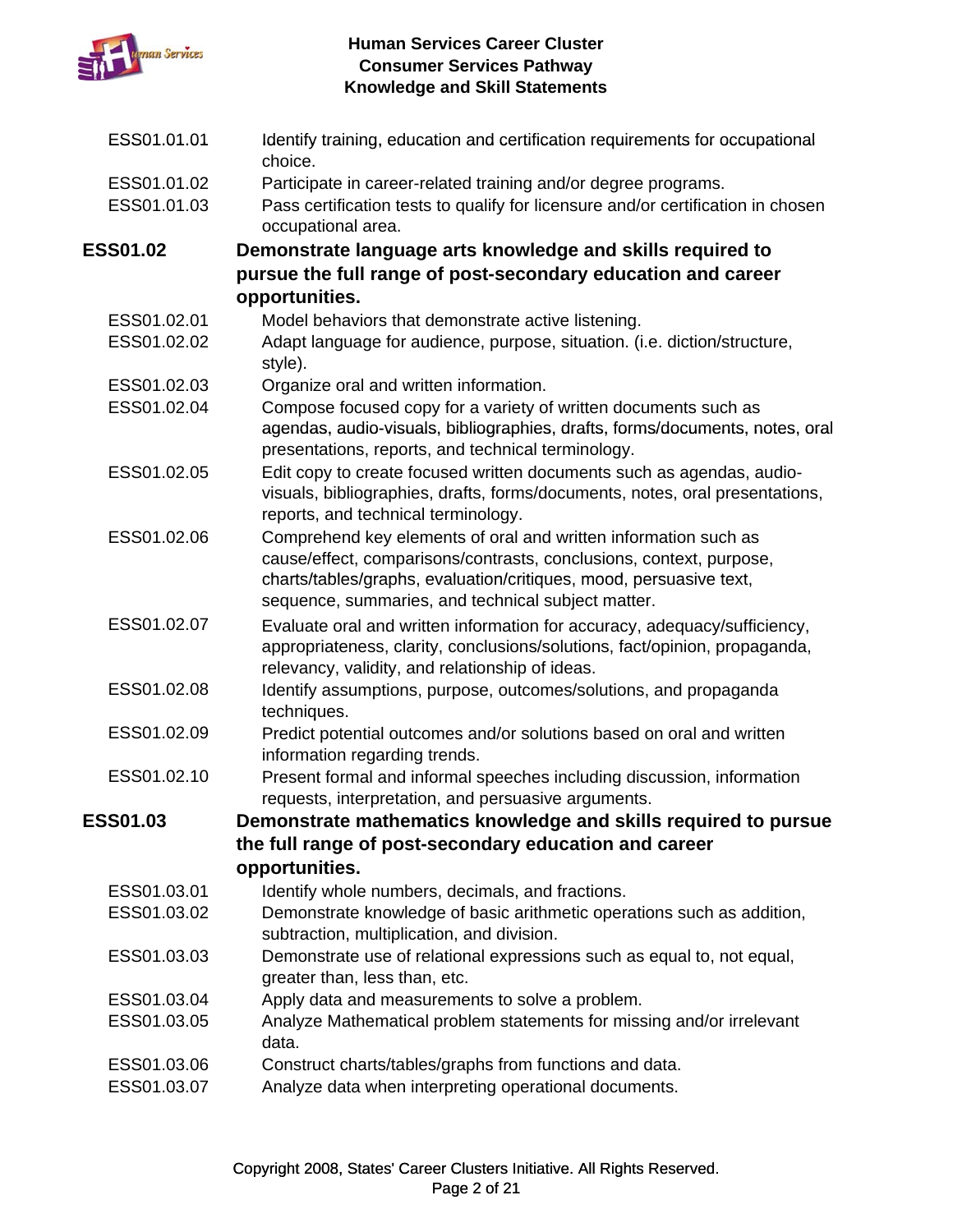

#### **ESS01.04** Demonstrate science knowledge and skills required to pursue the **full range of post-secondary and career education opportunities.**

- ESS01.04.01 Evaluate scientific constructs including conclusions, conflicting data, controls, data, inferences, limitations, questions, sources of errors, and variables.
- ESS01.04.02 Apply scientific methods in qualitative and quantitative analysis, data gathering, direct and indirect observation, predictions, and problem identification.

**Essential Topic ESS02 COMMUNICATIONS:** *Use oral and written communication skills in creating, expressing and interpreting information and ideas including technical terminology and information.*

**ESS02.01** Select and employ appropriate reading and communication **strategies to learn and use technical concepts and vocabulary in practice.**

- ESS02.01.01 Determine the most appropriate reading strategy for identifying the overarching purpose of a text (i.e. skimming, reading for detail, reading for meaning or critical analysis).
- ESS02.01.02 Demonstrate use of content, technical concepts and vocabulary when analyzing information and following directions.
- ESS02.01.03 Select the reading strategy or strategies needed to fully comprehend the content within a written document (i.e., skimming, reading for detail, reading for meaning or critical analysis).
- ESS02.01.04 Interpret information, data, and observations to apply information learned from reading to actual practice.
- ESS02.01.05 Transcribe information, data, and observations to apply information learned from reading to actual practice.
- ESS02.01.06 Communicate information, data, and observations to apply information learned from reading to actual practice.
- **ESS02.02 Demonstrate use of the concepts, strategies, and systems for obtaining and conveying ideas and information to enhance communication in the workplace.**
	- ESS02.02.01 Employ verbal skills when obtaining and conveying information. ESS02.02.02 Record information needed to present a report on a given topic or problem.
	- ESS02.02.03 Write internal and external business correspondence that conveys and/or obtains information effectively.
	- ESS02.02.04 Communicate with other employees to clarify workplace objectives.
	- ESS02.02.05 Communicate effectively with customers and employees to foster positive relationships.
- **ESS02.03 Locate, organize and reference written information from various sources to communicate with co-workers and clients/participants.**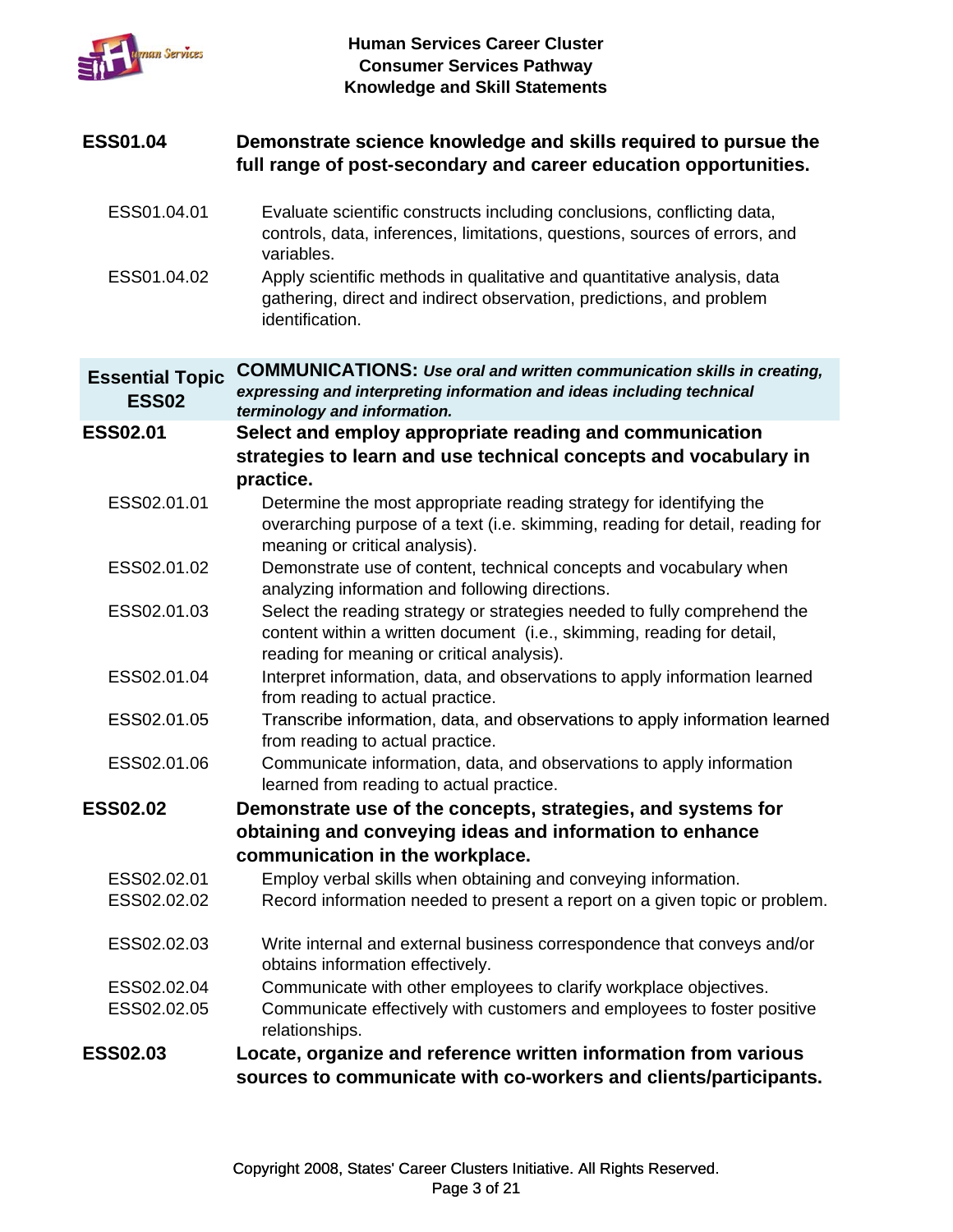

| ESS02.03.01     | Locate written information used to communicate with co-workers and<br>customers.                                                   |
|-----------------|------------------------------------------------------------------------------------------------------------------------------------|
| ESS02.03.02     | Organize information to use in written and oral communications.                                                                    |
| ESS02.03.03     | Reference the sources of information.                                                                                              |
| <b>ESS02.04</b> | Evaluate and use information resources to accomplish specific<br>occupational tasks.                                               |
| ESS02.04.01     | Use informational texts, Internet web sites, and/or technical materials to                                                         |
|                 | review and apply information sources for occupational tasks.                                                                       |
| ESS02.04.02     | Evaluate the reliability of information from informational texts, Internet Web<br>sites, and/or technical materials and resources. |
| <b>ESS02.05</b> | Use correct grammar, punctuation and terminology to write and                                                                      |
|                 | edit documents.                                                                                                                    |
| ESS02.05.01     | Compose multi-paragraph documents clearly, succinctly, and accurately.                                                             |
| ESS02.05.02     | Use descriptions of audience and purpose when preparing and editing<br>written documents.                                          |
| ESS02.05.03     | Use correct grammar, spelling, punctuation, and capitalization when<br>preparing written documents.                                |
| <b>ESS02.06</b> | Develop and deliver formal and informal presentations using                                                                        |
|                 | appropriate media to engage and inform audiences.                                                                                  |
| ESS02.06.01     | Prepare oral presentations to provide information for specific purposes and<br>audiences.                                          |
| ESS02.06.02     | Identify support materials that will enhance an oral presentation.                                                                 |
| ESS02.06.03     | Prepare support materials that will enhance an oral presentation.                                                                  |
| ESS02.06.04     | Deliver an oral presentation that sustains listeners' attention and interest.                                                      |
| ESS02.06.05     | Align presentation strategies to the intended audience.                                                                            |
| ESS02.06.06     | Implement multi-media strategies for presentations.                                                                                |
| <b>ESS02.07</b> | Interpret verbal and nonverbal cues/behaviors to enhance                                                                           |
|                 | communication with co-workers and clients/participants.                                                                            |
| ESS02.07.01     | Interpret verbal behaviors when communicating with clients and co-<br>workers.                                                     |
| ESS02.07.02     | Interpret nonverbal behaviors when communicating with clients and co-<br>workers.                                                  |
| <b>ESS02.08</b> | Apply active listening skills to obtain and clarify information.                                                                   |
| ESS02.08.01     | Interpret a given verbal message/information.                                                                                      |
| ESS02.08.02     | Respond with restatement and clarification techniques to clarify information.                                                      |
| <b>ESS02.09</b> | Develop and interpret tables, charts, and figures to support written                                                               |
|                 | and oral communications.                                                                                                           |
| ESS02.09.01     | Create tables, charts, and figures to support written and oral<br>communications.                                                  |
| ESS02.09.02     | Interpret tables, charts, and figures used to support written and oral<br>communication.                                           |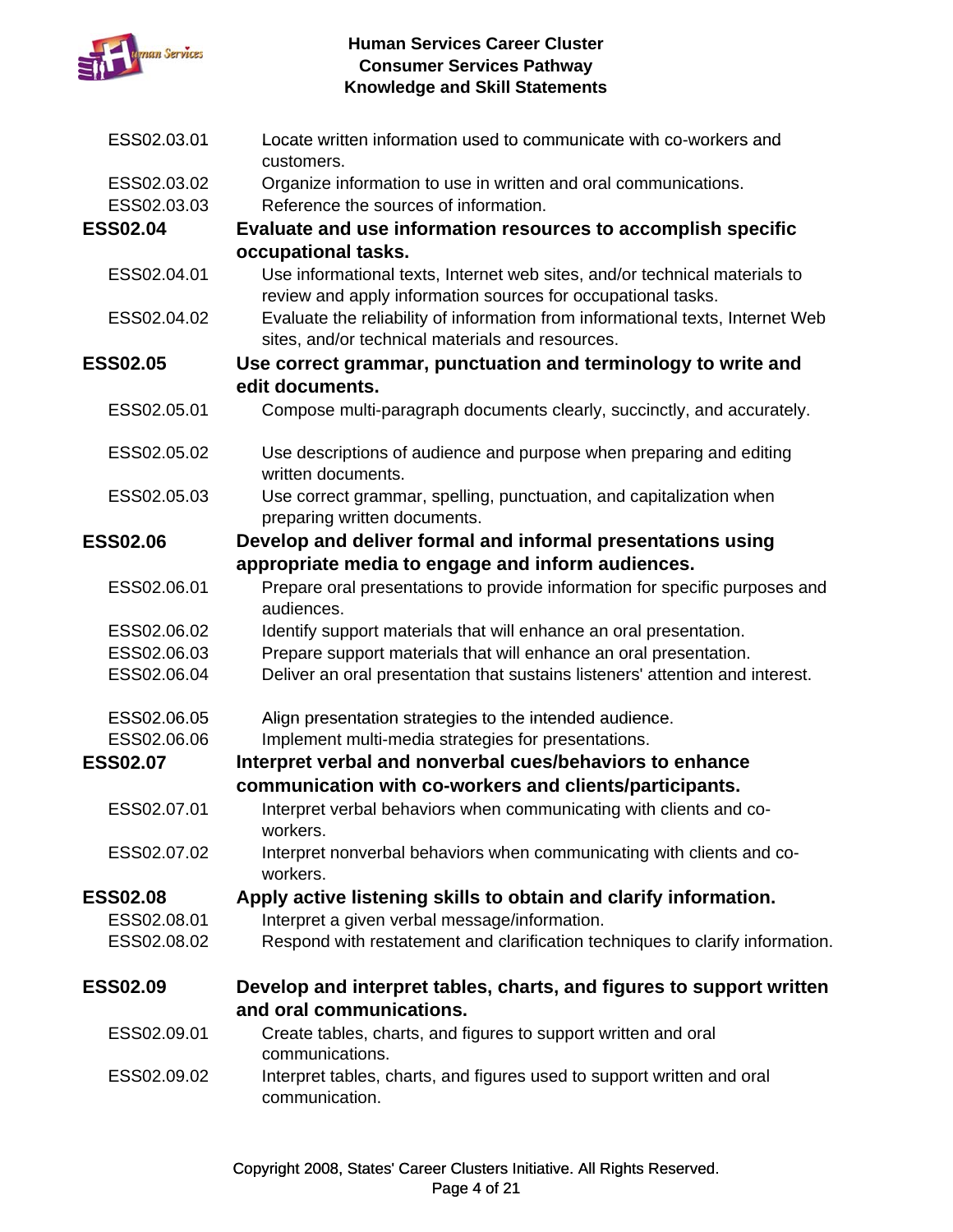

| <b>ESS02.10</b>                        | Listen to and speak with diverse individuals to enhance                                                                                          |
|----------------------------------------|--------------------------------------------------------------------------------------------------------------------------------------------------|
|                                        | communication skills.                                                                                                                            |
| ESS02.10.01                            | Apply factors and strategies for communicating with a diverse workforce.                                                                         |
| ESS02.10.02                            | Demonstrate ability to communicate and resolve conflicts within a diverse<br>workforce.                                                          |
| <b>ESS02.11</b>                        | Exhibit public relations skills to increase internal and external                                                                                |
|                                        | customer/client satisfaction.                                                                                                                    |
| ESS02.11.01                            | Communicate effectively when developing positive customer/client<br>relationships.                                                               |
| <b>Essential Topic</b><br><b>ESS03</b> | PROBLEM-SOLVING AND CRITICAL THINKING: Solve problems using<br>critical thinking skills (analyze, synthesize, and evaluate) independently and in |
|                                        | teams. Solve problems using creativity and innovation.                                                                                           |
| ESS03.01                               | Employ critical thinking skills independently and in teams to solve                                                                              |
|                                        | problems and make decisions (e.g., analyze, synthesize and<br>evaluate).                                                                         |
| ESS03.01.01                            | Identify common tasks that require employees to use problem-solving skills.                                                                      |
|                                        |                                                                                                                                                  |
| ESS03.01.02                            | Analyze elements of a problem to develop creative solutions.                                                                                     |
| ESS03.01.03                            | Describe the value of using problem-solving and critical thinking skills to                                                                      |
|                                        | improve a situation or process.                                                                                                                  |
| ESS03.01.04                            | Create ideas, proposals, and solutions to problems.                                                                                              |
| ESS03.01.05<br>ESS03.01.06             | Evaluate ideas, proposals, and solutions to problems.<br>Use structured problem-solving methods when developing proposals and                    |
|                                        | solutions.                                                                                                                                       |
| ESS03.01.07                            | Generate new and creative ideas to solve problems by brainstorming                                                                               |
|                                        | possible solutions.                                                                                                                              |
| ESS03.01.08                            | Critically analyze information to determine value to the problem-solving                                                                         |
|                                        | task.                                                                                                                                            |
| ESS03.01.09                            | Guide individuals through the process of recognizing concerns and making<br>informed decisions.                                                  |
| ESS03.01.10                            | Identify alternatives using a variety of problem-solving and critical thinking                                                                   |
|                                        | skills.                                                                                                                                          |
| ESS03.01.11                            | Evaluate alternatives using a variety of problem-solving and critical thinking                                                                   |
|                                        | skills.                                                                                                                                          |
| <b>ESS03.02</b>                        | Employ critical thinking and interpersonal skills to resolve conflicts                                                                           |
|                                        | with staff and/or customers.                                                                                                                     |
| ESS03.02.01                            | Analyze situations and behaviors that affect conflict management.                                                                                |
| ESS03.02.02                            | Determine best options/outcomes for conflict resolution using critical<br>thinking skills.                                                       |
| ESS03.02.03                            | Identify with others' feelings, needs, and concerns.                                                                                             |
| ESS03.02.04                            | Implement stress management techniques.                                                                                                          |
| ESS03.02.05                            | Resolve conflicts with/for customers using conflict resolution skills.                                                                           |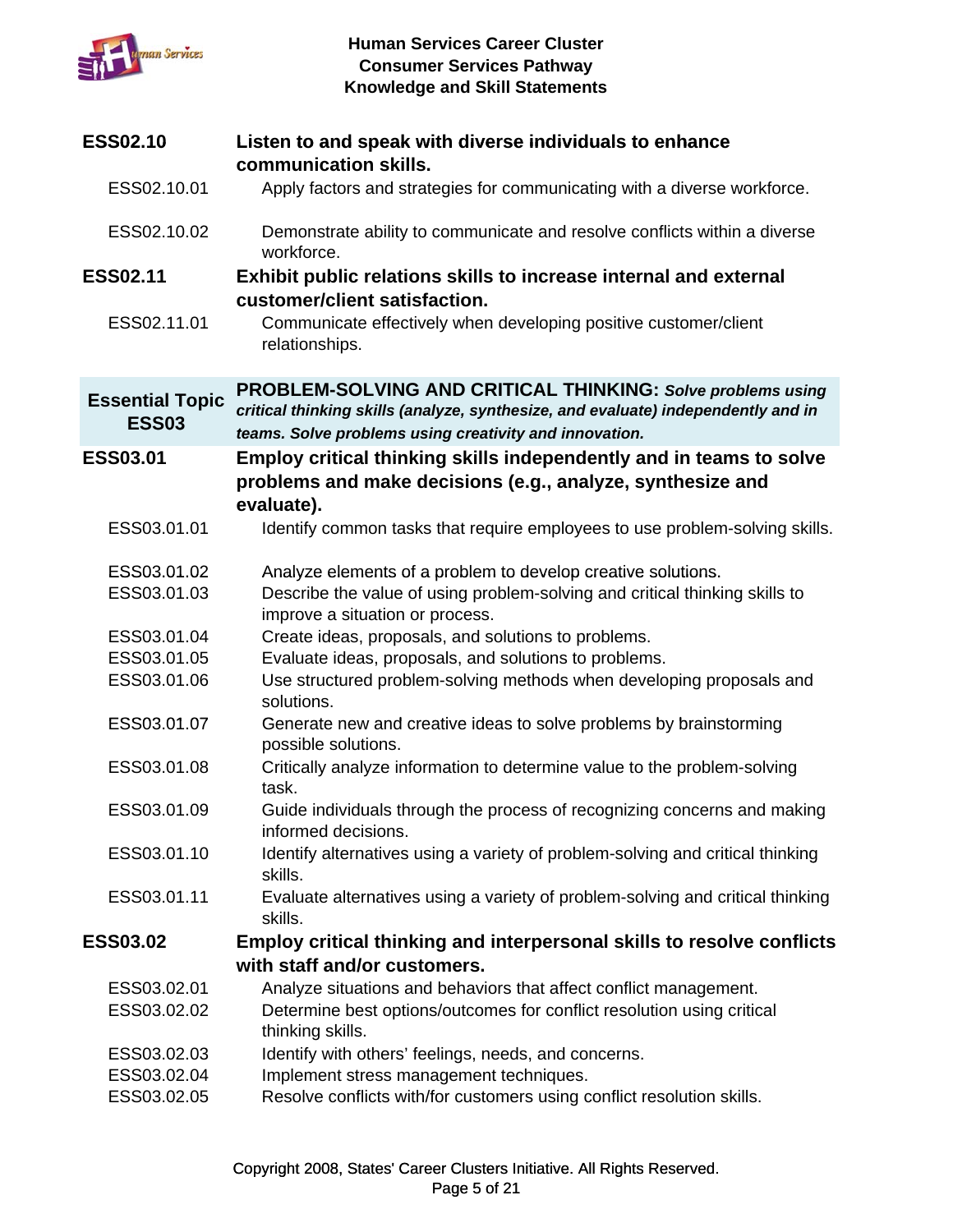

| ESS03.02.06<br><b>ESS03.03</b>                                                             | Implement conflict resolution skills to address staff issues/problems.<br>Identify, write and monitor workplace performance goals to guide<br>progress in assigned areas of responsibility and accountability.                                                                                                                                                                                                                            |
|--------------------------------------------------------------------------------------------|-------------------------------------------------------------------------------------------------------------------------------------------------------------------------------------------------------------------------------------------------------------------------------------------------------------------------------------------------------------------------------------------------------------------------------------------|
| ESS03.03.01<br>ESS03.03.02<br>ESS03.03.03                                                  | Write realistic performance goals, objectives and action plans.<br>Monitor performance goals and adjust as necessary.<br>Recognize goal achievement using appropriate rewards in the workplace.                                                                                                                                                                                                                                           |
| ESS03.03.04<br><b>ESS03.04</b><br>ESS03.04.01<br>ESS03.04.02<br>ESS03.04.03<br>ESS03.04.04 | Communicate goal achievement with managers and co-workers.<br>Conduct technical research to gather information necessary for<br>decision-making.<br>Align the information gathered to the needs of the audience.<br>Gather technical information and data using a variety of resources.<br>Analyze information and data for value to the research objectives.<br>Evaluate information and data to determine value to research objectives. |
| <b>Essential Topic</b><br><b>ESS04</b>                                                     | <b>INFORMATION TECHNOLOGY APPLICATIONS: Use information</b><br>technology tools specific to the career cluster to access, manage, integrate, and<br>create information.                                                                                                                                                                                                                                                                   |
| <b>ESS04.01</b>                                                                            | Use Personal Information Management (PIM) applications to                                                                                                                                                                                                                                                                                                                                                                                 |
| ESS04.01.01<br>ESS04.01.02<br><b>ESS04.02</b><br>ESS04.02.01                               | increase workplace efficiency.<br>Manage personal schedules and contact information.<br>Create memos and notes.<br>Employ technological tools to expedite workflow.<br>Use information technology tools to manage and perform work                                                                                                                                                                                                        |
| <b>ESS04.03</b>                                                                            | responsibilities.<br>Operate electronic mail applications to communicate within a<br>workplace.                                                                                                                                                                                                                                                                                                                                           |
| ESS04.03.01<br>ESS04.03.02                                                                 | Use email to share files and documents.<br>Identify the functions and purpose of email systems.                                                                                                                                                                                                                                                                                                                                           |
| ESS04.03.03                                                                                | Use email to communicate within and across organizations.                                                                                                                                                                                                                                                                                                                                                                                 |

**ESS04 04 ESS04.04Operate Internet applications to perform workplace tasks Operate Internet applications to perform workplace tasks.**

| ESS04.04.01 |  | Access and navigate Internet (e.g., use a web browser). |  |
|-------------|--|---------------------------------------------------------|--|

- ESS04.04.02 Search for information and resources.
- ESS04.04.03 Evaluate Internet resources for reliability and validity.
- **ESS04.05 Operate writing and publishing applications to prepare business communications.**
	- ESS04.05.01 Prepare simple documents and other business communications.
	- ESS04.05.02 Prepare reports and other business communications by integrating graphics and other non-text elements.
- ESS04.05.03 Prepare complex multi-media publications.

### **ESS04.06 Operate presentation applications to prepare presentations.**

ESS04.06.01 Prepare presentations for training, sales and information sharing.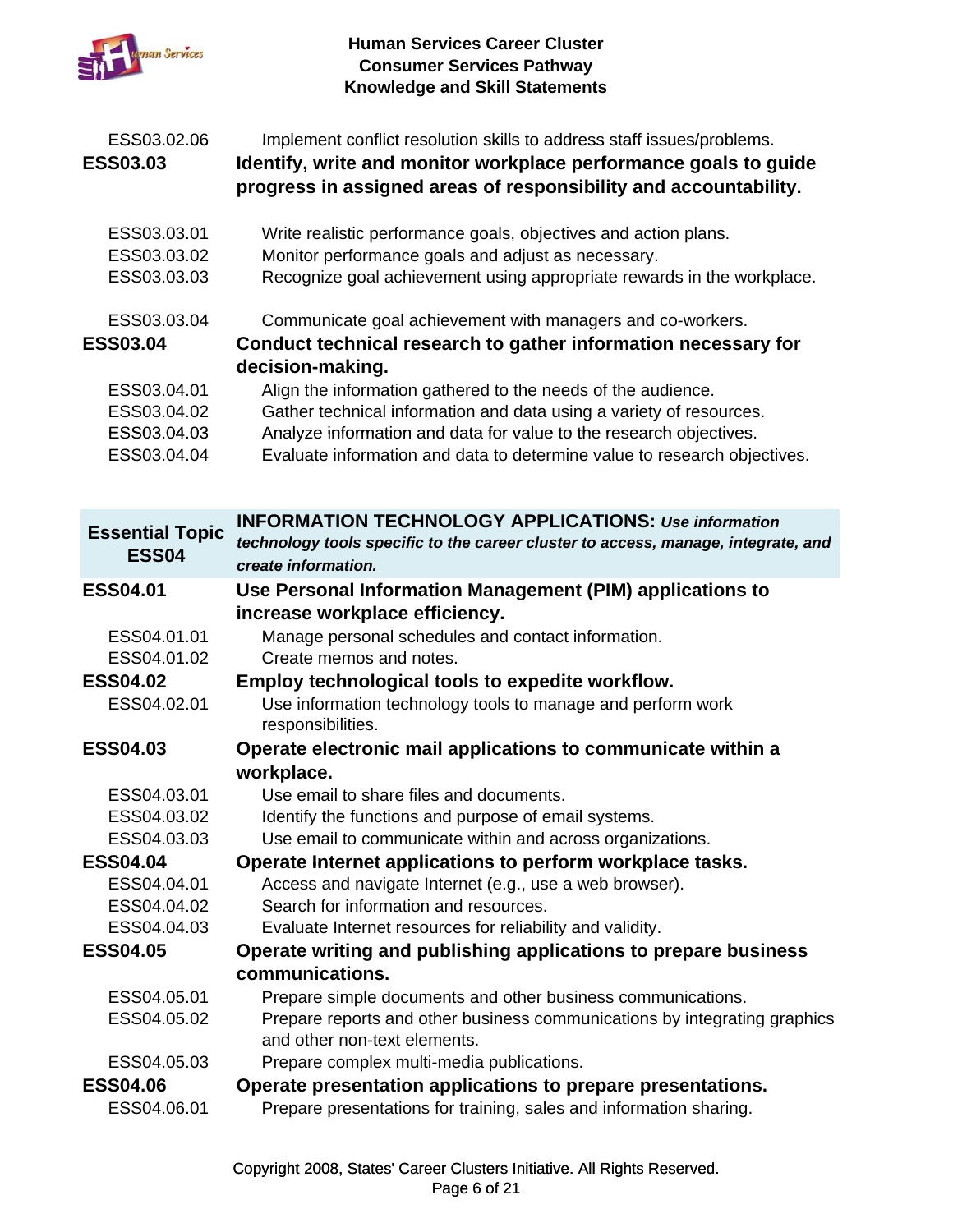

| ESS04.06.02<br><b>ESS04.07</b>                                                                                                                                                                                                                               | Deliver presentations with supporting materials.<br>Employ spreadsheet applications to organize and manipulate data.                                                                                                                                                                                                                                                                                                                                                                                                                                                                                                                                                                                                                                                                                                                                               |
|--------------------------------------------------------------------------------------------------------------------------------------------------------------------------------------------------------------------------------------------------------------|--------------------------------------------------------------------------------------------------------------------------------------------------------------------------------------------------------------------------------------------------------------------------------------------------------------------------------------------------------------------------------------------------------------------------------------------------------------------------------------------------------------------------------------------------------------------------------------------------------------------------------------------------------------------------------------------------------------------------------------------------------------------------------------------------------------------------------------------------------------------|
| ESS04.07.01<br>ESS04.07.02<br><b>ESS04.08</b><br>ESS04.08.01<br>ESS04.08.02<br>ESS04.08.03<br>ESS04.08.04<br><b>ESS04.09</b><br>ESS04.09.01<br>ESS04.09.02<br>ESS04.09.03<br><b>ESS04.10</b><br>ESS04.10.01<br>ESS04.10.02<br>ESS04.10.03<br><b>ESS04.11</b> | Create a spreadsheet.<br>Perform calculations and analyses on data using a spreadsheet.<br>Employ database applications to manage data.<br>Manipulate data elements.<br>Manage interrelated data elements.<br>Analyze interrelated data elements.<br>Generate reports showing interrelated data elements.<br>Employ collaborative/groupware applications to facilitate group<br>work.<br>Facilitate group work through management of shared schedule and contact<br>information.<br>Facilitate group work through management of shared files and online<br>information.<br>Facilitate group work through instant messaging or virtual meetings.<br>Employ computer operations applications to manage work tasks.<br>Manage computer operations.<br>Manage file storage.<br>Compress or alter files.<br>Use computer-based equipment (containing embedded computers |
| ESS04.11.01<br>ESS04.11.02<br>ESS04.11.03<br>ESS04.11.04                                                                                                                                                                                                     | or processors) to control devices.<br>Operate computer driven equipment and machines.<br>Use installation and operation manuals.<br>Troubleshoot computer driven equipment and machines.<br>Access support as needed to maintain operation of computer driven<br>equipment and machines.                                                                                                                                                                                                                                                                                                                                                                                                                                                                                                                                                                           |
| <b>Essential Topic</b><br><b>ESS05</b>                                                                                                                                                                                                                       | <b>SYSTEMS: Understand roles within teams, work units, departments,</b><br>organizations, inter-organizational systems, and the larger environment.<br>Identify how key organizational systems affect organizational performance and<br>the quality of products and services. Understand global context of industries<br>and careers.                                                                                                                                                                                                                                                                                                                                                                                                                                                                                                                              |
| <b>ESS05.01</b><br>ESS05.01.01<br>ESS05.01.02<br>ESS05.01.03<br><b>ESS05.02</b>                                                                                                                                                                              | Describe the nature and types of business organizations to build<br>an understanding of the scope of organizations.<br>List the types and functions of businesses.<br>Describe the types and functions of businesses.<br>Explain the functions and interactions of common departments within a<br>business.<br>Implement quality control systems and practices to ensure quality<br>products and services.                                                                                                                                                                                                                                                                                                                                                                                                                                                         |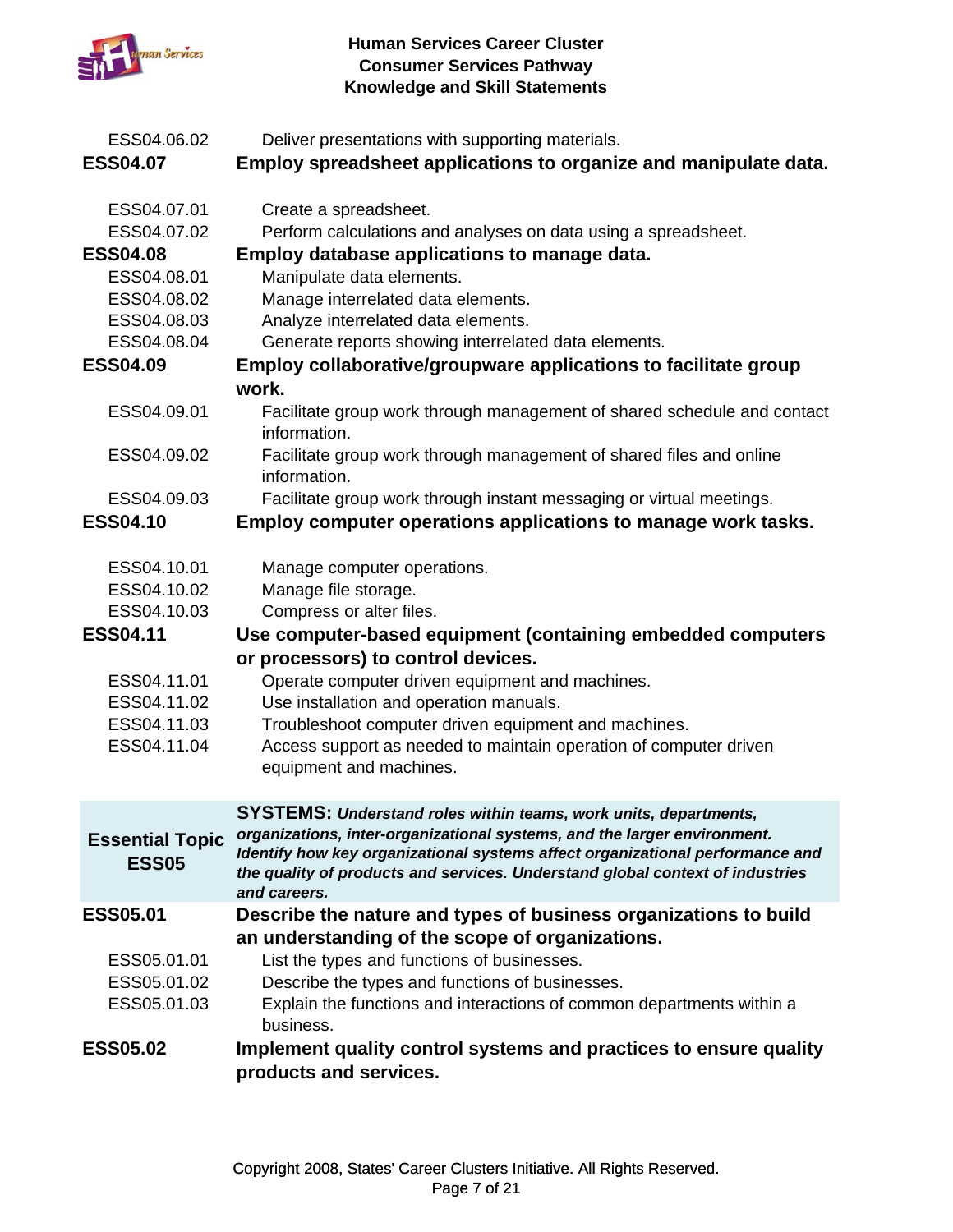

| ESS05.02.01 | Describe quality control standards and practices common to the workplace. |  |
|-------------|---------------------------------------------------------------------------|--|
|             |                                                                           |  |

| <b>Essential Topic</b><br><b>ESS06</b> | <b>SAFETY, HEALTH AND ENVIRONMENTAL: Understand the importance</b><br>of health, safety, and environmental management systems in organizations and<br>their importance to organizational performance and regulatory compliance.<br>Follow organizational policies and procedures and contribute to continuous<br>improvement in performance and compliance. |
|----------------------------------------|-------------------------------------------------------------------------------------------------------------------------------------------------------------------------------------------------------------------------------------------------------------------------------------------------------------------------------------------------------------|
| <b>ESS06.01</b>                        | Implement personal and jobsite safety rules and regulations to<br>maintain safe and healthful working conditions and environments.                                                                                                                                                                                                                          |
| ESS06.01.01                            | Assess workplace conditions with regard to safety and health.                                                                                                                                                                                                                                                                                               |
| ESS06.01.02                            | Align safety issues with appropriate safety standards to ensure a safe<br>workplace/jobsite.                                                                                                                                                                                                                                                                |
| ESS06.01.03                            | Identify safety hazards common to workplaces.                                                                                                                                                                                                                                                                                                               |
| ESS06.01.04                            | Identify safety precautions to maintain a safe worksite.                                                                                                                                                                                                                                                                                                    |
| ESS06.01.05                            | Select appropriate personal protective equipment as needed for a safe<br>workplace/jobsite.                                                                                                                                                                                                                                                                 |
| ESS06.01.06                            | Inspect personal protective equipment commonly used for selected career<br>pathway.                                                                                                                                                                                                                                                                         |
| ESS06.01.07                            | Use personal protective equipment according to manufacturer rules and<br>regulations.                                                                                                                                                                                                                                                                       |
| ESS06.01.08                            | Employ a safety hierarchy and communication system within the<br>workplace/jobsite.                                                                                                                                                                                                                                                                         |
| ESS06.01.09                            | Implement safety precautions to maintain a safe worksite.                                                                                                                                                                                                                                                                                                   |
| <b>ESS06.02</b>                        | Complete work tasks in accordance with employee rights and<br>responsibilities and employers obligations to maintain workplace<br>safety and health.                                                                                                                                                                                                        |
| ESS06.02.01                            | Identify rules and laws designed to promote safety and health in the<br>workplace.                                                                                                                                                                                                                                                                          |
| ESS06.02.02                            | State the rationale of rules and laws designed to promote safety and health.                                                                                                                                                                                                                                                                                |
| <b>ESS06.03</b>                        | Employ emergency procedures as necessary to provide aid in<br>workplace accidents.                                                                                                                                                                                                                                                                          |
| ESS06.03.01                            | Use knowledge of First Aid procedures as necessary.                                                                                                                                                                                                                                                                                                         |
| ESS06.03.02                            | Use knowledge of CPR procedures as necessary.                                                                                                                                                                                                                                                                                                               |
| ESS06.03.03                            | Use safety equipment as necessary.                                                                                                                                                                                                                                                                                                                          |
| <b>ESS06.04</b>                        | Employ knowledge of response techniques to create a disaster                                                                                                                                                                                                                                                                                                |
|                                        | and/or emergency response plan.                                                                                                                                                                                                                                                                                                                             |
| ESS06.04.01<br>ESS06.04.02             | Complete an assessment of an emergency and/or disaster situation.<br>Create an emergency and/or disaster plan.                                                                                                                                                                                                                                              |
|                                        |                                                                                                                                                                                                                                                                                                                                                             |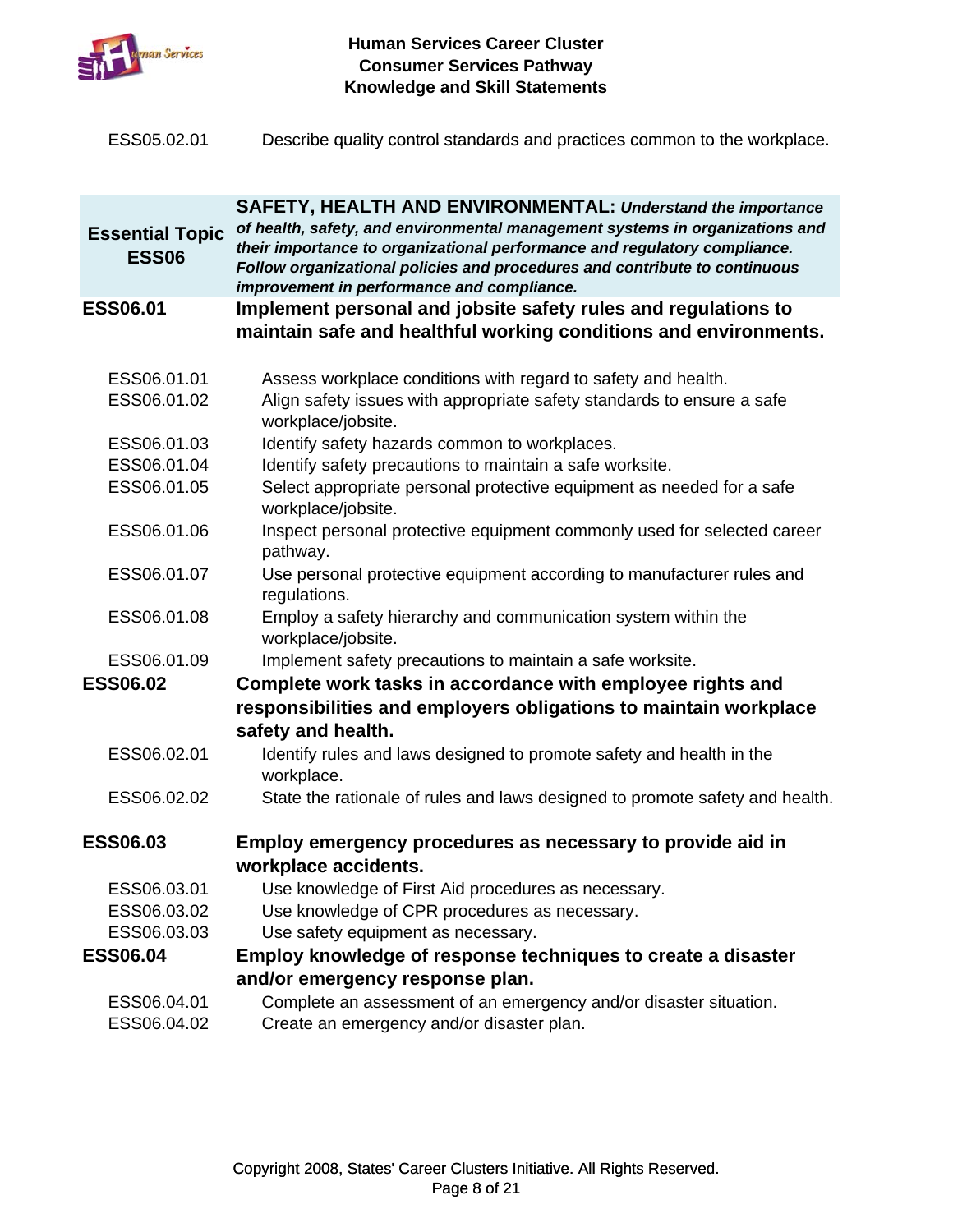

| <b>Essential Topic</b><br><b>ESS07</b> | <b>LEADERSHIP AND TEAMWORK: Use leadership and teamwork skills in</b><br>collaborating with others to accomplish organizational goals and objectives.                                                                                                                                           |
|----------------------------------------|-------------------------------------------------------------------------------------------------------------------------------------------------------------------------------------------------------------------------------------------------------------------------------------------------|
| <b>ESS07.01</b>                        | Employ leadership skills to accomplish organizational goals and                                                                                                                                                                                                                                 |
| ESS07.01.01                            | objectives.<br>Analyze the various roles of leaders within organizations (e.g. contribute<br>ideas; share in building an organization; act as role models to employees<br>by adhering to company policies, procedures, and standards; promote the<br>organization's vision; and mentor others). |
| ESS07.01.02                            | Exhibit traits such as empowerment, risk, communication, focusing on<br>results, decision-making, problem solution, and investment in individuals<br>when leading a group in solving a problem.                                                                                                 |
| ESS07.01.03                            | Exhibit traits such as compassion, service, listening, coaching, developing<br>others, team development, and understanding and appreciating others<br>when acting as a manager of others in the workplace.                                                                                      |
| ESS07.01.04                            | Exhibit traits such as enthusiasm, creativity, conviction, mission, courage,<br>concept, focus, principle-centered living, and change when interacting with<br>others in general.                                                                                                               |
| ESS07.01.05                            | Consider issues related to self, team, community, diversity, environment,<br>and global awareness when leading others.                                                                                                                                                                          |
| ESS07.01.06                            | Exhibit traits such as innovation, intuition, adaptation, life-long learning and<br>coachability to develop leadership potential over time.                                                                                                                                                     |
| ESS07.01.07                            | Analyze leadership in relation to trust, positive attitude, integrity, and<br>willingness to accept key responsibilities in a work situation.                                                                                                                                                   |
| ESS07.01.08                            | Describe observations of outstanding leaders using effective management<br>styles.                                                                                                                                                                                                              |
| ESS07.01.09                            | Participate in civic and community leadership and teamwork opportunities<br>to enhance skills.                                                                                                                                                                                                  |
| <b>ESS07.02</b>                        | <b>Employ organizational and staff development skills to foster</b>                                                                                                                                                                                                                             |
|                                        | positive working relationships and accomplish organizational<br>goals.                                                                                                                                                                                                                          |
| ESS07.02.01                            | Implement organizational skills when facilitating others' work efforts.                                                                                                                                                                                                                         |
| ESS07.02.02                            | Explain how to manage a staff that satisfies work demands while adhering<br>to budget constraints.                                                                                                                                                                                              |
| ESS07.02.03                            | Describe how staff growth and development to increase productivity and<br>employee satisfaction.                                                                                                                                                                                                |
| ESS07.02.04                            | Organize team involvement within a group environment.                                                                                                                                                                                                                                           |
| ESS07.02.05                            | Work with others to develop and gain commitment to team goals.                                                                                                                                                                                                                                  |
| ESS07.02.06                            | Distribute responsibility and work load fairly.                                                                                                                                                                                                                                                 |
| ESS07.02.07<br>ESS07.02.08             | Model leadership and teamwork qualities to aid in employee morale.<br>Identify best practices for successful team functioning.                                                                                                                                                                  |
| ESS07.02.09                            | Explain best practices for successful team functioning.                                                                                                                                                                                                                                         |
|                                        |                                                                                                                                                                                                                                                                                                 |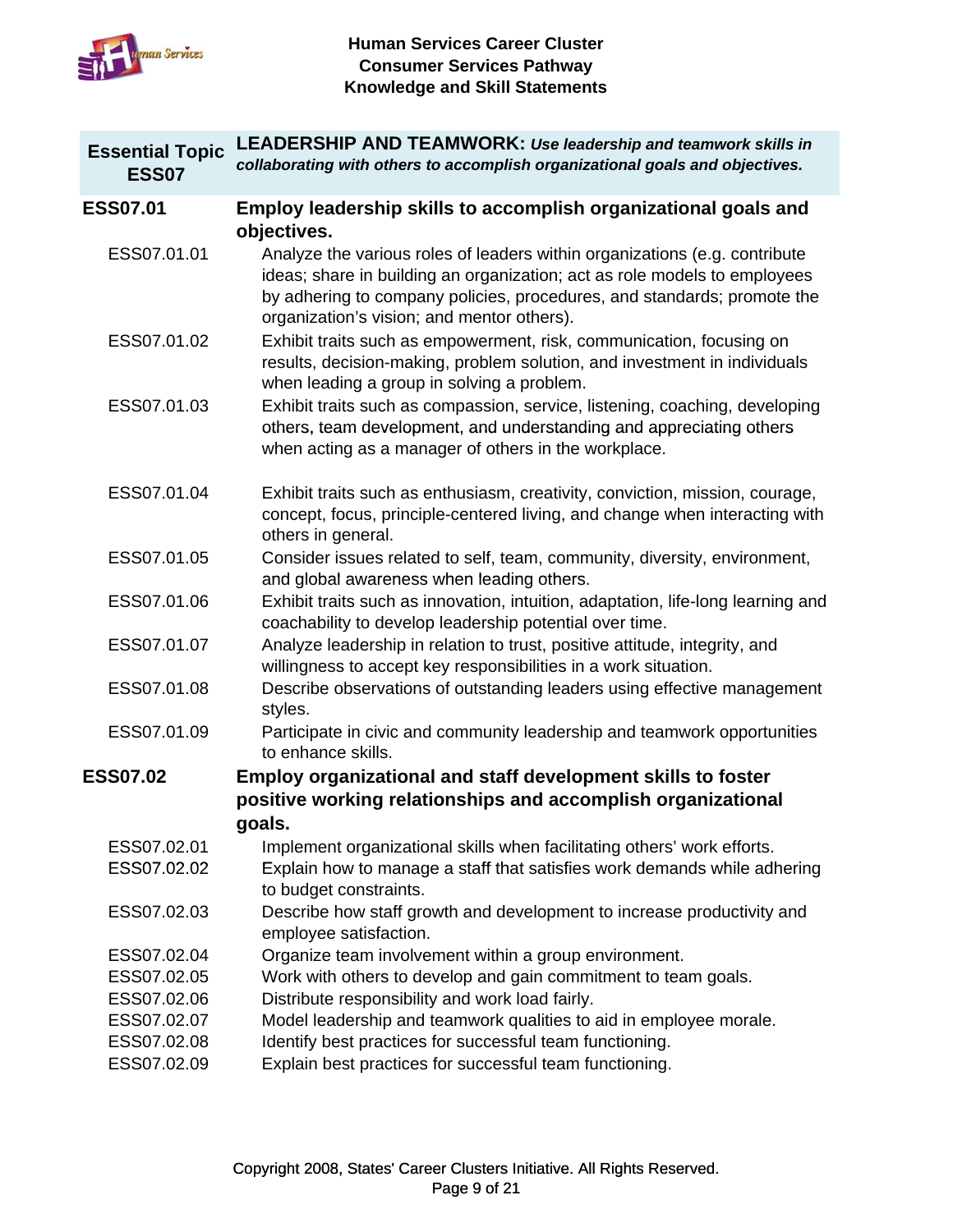

| <b>ESS07.03</b> | Employ teamwork skills to achieve collective goals and use team                                                                                                                             |
|-----------------|---------------------------------------------------------------------------------------------------------------------------------------------------------------------------------------------|
|                 | members' talents effectively.                                                                                                                                                               |
| ESS07.03.01     | Work with others to achieve objectives in a timely manner.                                                                                                                                  |
| ESS07.03.02     | Promote the full involvement and use of team members' individual talents<br>and skills.                                                                                                     |
| ESS07.03.03     | Employ conflict-management skills to facilitate solutions.                                                                                                                                  |
| ESS07.03.04     | Demonstrate teamwork skills through working cooperatively with co-<br>workers, supervisory staff, and others, both in and out of the organization,<br>to achieve particular tasks.          |
| ESS07.03.05     | Demonstrate teamwork processes that provide team building, consensus,<br>continuous improvement, respect for the opinions of others, cooperation,<br>adaptability, and conflict resolution. |
| ESS07.03.06     | Develop plans to improve team performance.                                                                                                                                                  |
| ESS07.03.07     | Demonstrate commitment to and a positive attitude toward team goals.                                                                                                                        |
| ESS07.03.08     | Take responsibility for shared group and individual work tasks.                                                                                                                             |
| ESS07.03.09     | Assist team members in completing their work.                                                                                                                                               |
| ESS07.03.10     | Adapt effectively to changes in projects and work activities.                                                                                                                               |
| ESS07.03.11     | Negotiate effectively to arrive at decisions.                                                                                                                                               |
| <b>ESS07.04</b> | Establish and maintain effective working relationships with all                                                                                                                             |
|                 | levels of personnel and other departments in order to accomplish                                                                                                                            |
|                 | objectives and tasks.                                                                                                                                                                       |
| ESS07.04.01     | Build effective working relationships using interpersonal skills.                                                                                                                           |
| ESS07.04.02     | Use positive interpersonal skills to work cooperatively with co-workers                                                                                                                     |
|                 | representing different cultures, genders and backgrounds.                                                                                                                                   |
| ESS07.04.03     | Manage personal skills to accomplish assignments.                                                                                                                                           |
| ESS07.04.04     | Treat people with respect.                                                                                                                                                                  |
| ESS07.04.05     | Provide constructive praise and criticism.                                                                                                                                                  |
| ESS07.04.06     | Demonstrate sensitivity to and value for diversity.                                                                                                                                         |
| ESS07.04.07     | Manage stress and control emotions.                                                                                                                                                         |
| <b>ESS07.05</b> | Conduct and participate in meetings to accomplish work tasks.                                                                                                                               |
| ESS07.05.01     | Develop meeting goals, objectives and agenda.                                                                                                                                               |
| ESS07.05.02     | Assign responsibilities for preparing materials and leading discussions.                                                                                                                    |
| ESS07.05.03     | Prepare materials for leading discussion.                                                                                                                                                   |
| ESS07.05.04     | Assemble and distribute meeting materials.                                                                                                                                                  |
| ESS07.05.05     | Conduct meeting to achieve objectives within scheduled time.                                                                                                                                |
| ESS07.05.06     | Demonstrate effective communication skills in meetings.                                                                                                                                     |
| ESS07.05.07     | Produce meeting minutes including decisions and next steps.                                                                                                                                 |
| ESS07.05.08     | Use parliamentary procedure, as needed, to conduct meetings.                                                                                                                                |
| <b>ESS07.06</b> | Employ mentoring skills to inspire and teach others.                                                                                                                                        |
| ESS07.06.01     | Use motivational techniques to enhance performance in others.                                                                                                                               |
| ESS07.06.02     | Provide guidance to enhance performance in others.                                                                                                                                          |
|                 | <b>Essential Topic ETHICS AND LEGAL RESPONSIBILITIES: Know and understand the</b>                                                                                                           |

**ESS08** *importance of professional ethics and legal responsibilities.*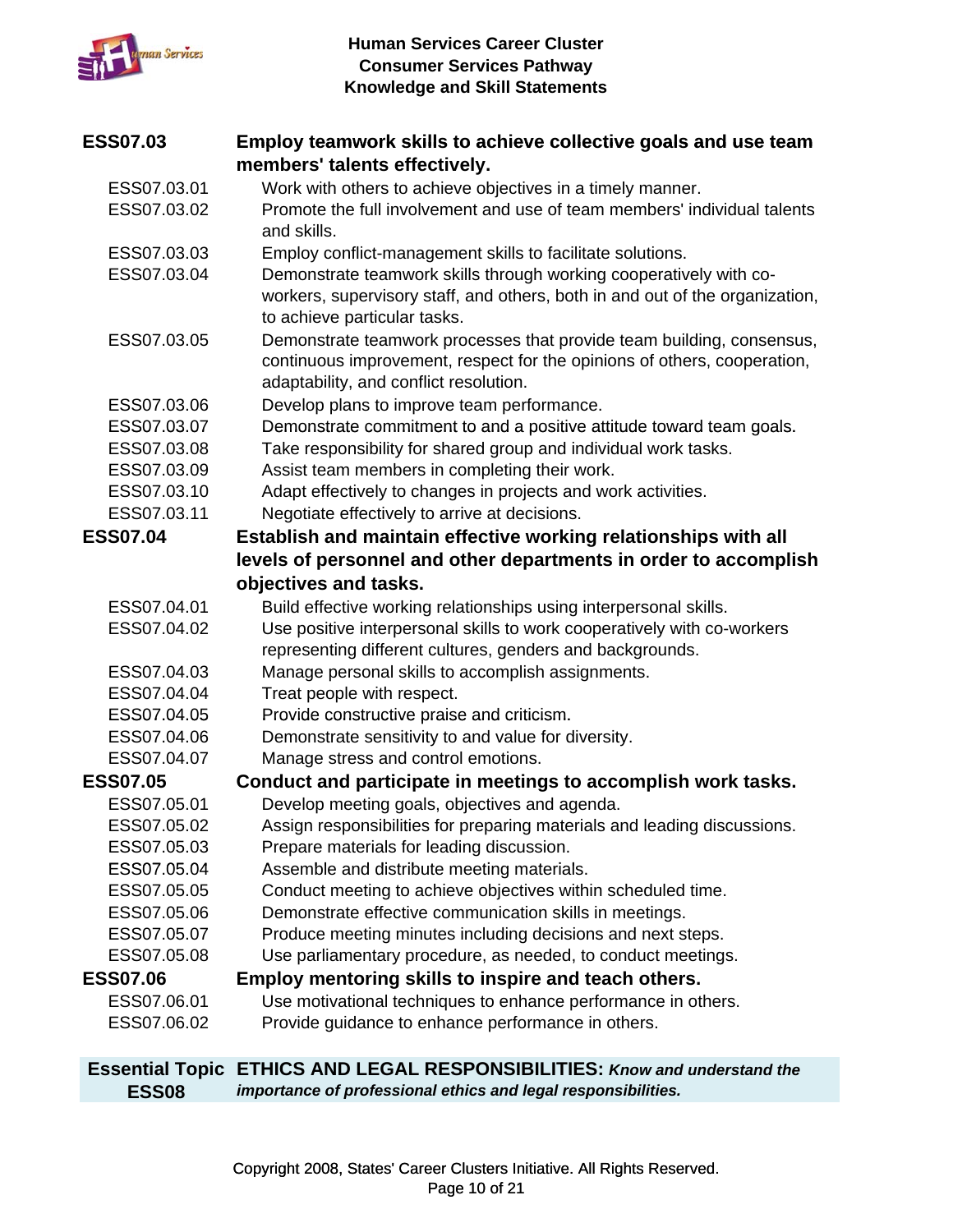

| <b>ESS08.01</b>            | Apply ethical reasoning to a variety of workplace situations in                                                                                                                                                        |
|----------------------------|------------------------------------------------------------------------------------------------------------------------------------------------------------------------------------------------------------------------|
|                            | order to make ethical decisions.                                                                                                                                                                                       |
| ESS08.01.01                | Evaluate alternative responses to workplace situations based on legal                                                                                                                                                  |
|                            | responsibilities and employer policies.                                                                                                                                                                                |
| ESS08.01.02                | Evaluate alternative responses to workplace situations based on personal                                                                                                                                               |
|                            | or professional ethical responsibilities.                                                                                                                                                                              |
| ESS08.01.03                | Identify personal and long-term workplace consequences of unethical or<br>illegal behaviors.                                                                                                                           |
| ESS08.01.04                | Explain personal and long-term workplace consequences of unethical or<br>illegal behaviors.                                                                                                                            |
| ESS08.01.05                | Determine the most appropriate response to workplace situations based on<br>legal and ethical considerations.                                                                                                          |
| ESS08.01.06                | Explain the most appropriate response to workplace situations based on<br>legal and ethical considerations.                                                                                                            |
| <b>ESS08.02</b>            | Interpret and explain written organizational policies and                                                                                                                                                              |
|                            | procedures to help employees perform their jobs according to                                                                                                                                                           |
|                            | employer rules and expectations.                                                                                                                                                                                       |
| ESS08.02.01                | Locate information on organizational policies in handbooks and manuals.                                                                                                                                                |
|                            |                                                                                                                                                                                                                        |
| ESS08.02.02                | Discuss how specific organizational policies and procedures influence a<br>specific work situation.                                                                                                                    |
|                            |                                                                                                                                                                                                                        |
|                            |                                                                                                                                                                                                                        |
| <b>Essential Topic</b>     | <b>EMPLOYABILITY AND CAREER DEVELOPMENT: Know and</b>                                                                                                                                                                  |
| <b>ESS09</b>               | understand the importance of employability skills. Explore, plan, and effectively<br>manage careers. Know and understand the importance of entrepreneurship<br>skills.                                                 |
| <b>ESS09.01</b>            | Identify and demonstrate positive work behaviors and personal                                                                                                                                                          |
| ESS09.01.01                | qualities needed to be employable.<br>Demonstrate self-discipline, self-worth, positive attitude, and integrity in a                                                                                                   |
| ESS09.01.02                | work situation.<br>Demonstrate flexibility and willingness to learn new knowledge and skills.                                                                                                                          |
|                            |                                                                                                                                                                                                                        |
| ESS09.01.03<br>ESS09.01.04 | Exhibit commitment to the organization.<br>Identify how work varies with regard to site, from indoor confined spaces to<br>outdoor areas, including aerial space and a variety of climatic and physical<br>conditions. |
| ESS09.01.05                | Apply communication strategies when adapting to a culturally diverse<br>environment.                                                                                                                                   |
| ESS09.01.06                | Manage resources in relation to the position (i.e. budget, supplies,<br>computer, etc).                                                                                                                                |
| ESS09.01.07                | Identify positive work-qualities typically desired in each of the career<br>cluster's pathways.                                                                                                                        |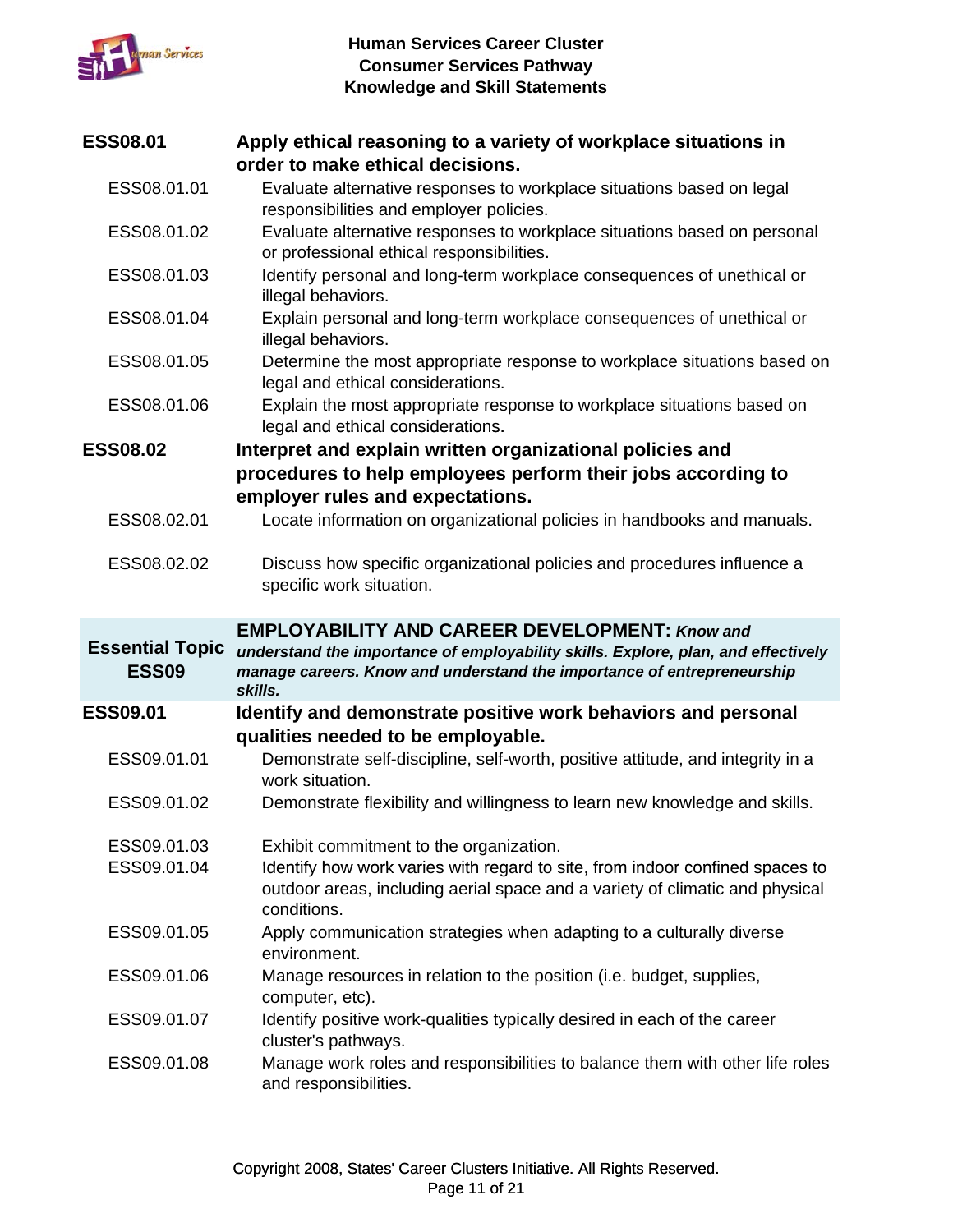

| <b>ESS09.02</b> | Develop a personal career plan to meet career goals and                                                   |
|-----------------|-----------------------------------------------------------------------------------------------------------|
|                 | objectives.                                                                                               |
| ESS09.02.01     | Develop career goals and objectives as part of a plan for future career<br>direction.                     |
| ESS09.02.02     | Develop strategies to reach career objectives.                                                            |
| <b>ESS09.03</b> | Demonstrate skills related to seeking and applying for employment                                         |
|                 | to find and obtain a desired job.                                                                         |
| ESS09.03.01     |                                                                                                           |
| ESS09.03.02     | Use multiple resources to locate job opportunities.<br>Prepare a résumé.                                  |
| ESS09.03.03     | Prepare a letter of application.                                                                          |
| ESS09.03.04     |                                                                                                           |
|                 | Complete an employment application.                                                                       |
| ESS09.03.05     | Interview for employment.                                                                                 |
| ESS09.03.06     | List the standards and qualifications that must be met in order to enter a<br>given industry.             |
| ESS09.03.07     | Employ critical thinking and decision-making skills to exhibit qualifications to<br>a potential employer. |
| <b>ESS09.04</b> | Maintain a career portfolio to document knowledge, skills and                                             |
|                 | experience in a career field.                                                                             |
| ESS09.04.01     | Select educational and work history highlights to include in a career                                     |
|                 | portfolio.                                                                                                |
| ESS09.04.02     | Produce a record of work experiences, licenses, certifications and products.                              |
| ESS09.04.03     | Organize electronic or physical portfolio for use in demonstrating<br>knowledge, skills and experiences.  |
| <b>ESS09.05</b> | Demonstrate skills in evaluating and comparing employment                                                 |
|                 | opportunities in order to accept employment positions that match                                          |
|                 | career goals.                                                                                             |
| ESS09.05.01     | Compare employment opportunities to individual needs and career plan<br>objectives.                       |
| ESS09.05.02     | Evaluate employment opportunities based upon individual needs and<br>career plan objectives.              |
| ESS09.05.03     | Demonstrate appropriate methods for accepting or rejecting employment<br>offers.                          |
| <b>ESS09.06</b> | Identify and exhibit traits for retaining employment to maintain                                          |
|                 | employment once secured.                                                                                  |
| ESS09.06.01     | Model behaviors that demonstrate reliability and dependability.                                           |
| ESS09.06.02     | Maintain appropriate dress and behavior for the job to contribute to a safe                               |
|                 | and effective workplace/jobsite.                                                                          |
| ESS09.06.03     | Complete required employment forms and documentation such as I-9 form,                                    |
|                 | work visa, W-4 and licensures to meet employment requirements.                                            |
| ESS09.06.04     | Summarize key activities necessary to retain a job in the industry.                                       |
| ESS09.06.05     | Identify positive work behaviors and personal qualities necessary to retain<br>employment.                |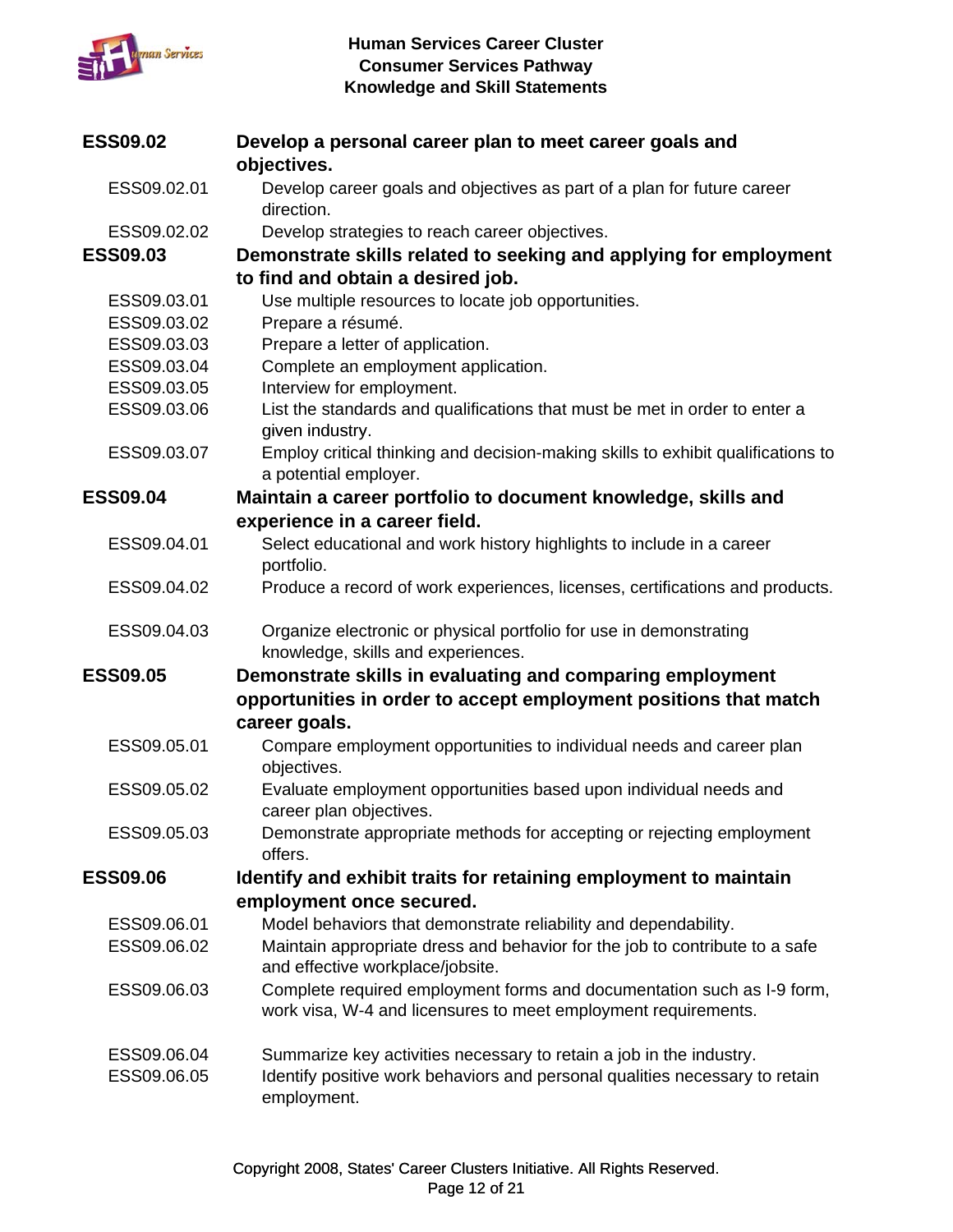

| <b>ESS09.07</b>                        | Identify and explore career opportunities in one or more career<br>pathways to build an understanding of the opportunities available<br>in the cluster.                                                                                   |
|----------------------------------------|-------------------------------------------------------------------------------------------------------------------------------------------------------------------------------------------------------------------------------------------|
| ESS09.07.01                            | Locate and identify career opportunities that appeal to personal career<br>goals.                                                                                                                                                         |
| ESS09.07.02                            | Match personal interest and aptitudes to selected careers.                                                                                                                                                                                |
| <b>ESS09.08</b>                        | Recognize and act upon requirements for career advancement to                                                                                                                                                                             |
|                                        | plan for continuing education and training.                                                                                                                                                                                               |
| ESS09.08.01                            | Identify opportunities for career advancement.                                                                                                                                                                                            |
| ESS09.08.02                            | Pursue education and training opportunities to acquire skills necessary for<br>career advancement.                                                                                                                                        |
| ESS09.08.03                            | Examine the organization and structure of various segments of the industry<br>to prepare for career advancement.                                                                                                                          |
| ESS09.08.04                            | Research local and regional labor (workforce) market and job growth<br>information to project potential for advancement.                                                                                                                  |
| ESS09.08.05                            | Manage employment relations to make career advancements.                                                                                                                                                                                  |
| <b>ESS09.09</b>                        | Continue professional development to keep current on relevant                                                                                                                                                                             |
|                                        | trends and information within the industry.                                                                                                                                                                                               |
| ESS09.09.01                            | Use self assessment, organizational priorities, journals, Internet sites,<br>professional associations, peers and other resources to develop goals that<br>address training, education and self-improvement issues.                       |
| ESS09.09.02                            | Read trade magazines and journals, manufacturers' catalogues, industry<br>publications and Internet sites to keep current on industry trends.                                                                                             |
| ESS09.09.03                            | Participate in relevant conferences, workshops, mentoring activities and in-<br>service training to stay current with recent changes in the field.                                                                                        |
| <b>ESS09.10</b>                        | <b>Examine licensing, certification and credentialing requirements at</b><br>the national, state and local levels to maintain compliance with                                                                                             |
|                                        | industry requirements.                                                                                                                                                                                                                    |
| ESS09.10.01                            | Examine continuing education requirements related to licensing,<br>certification, and credentialing requirements at the local, state and national<br>levels for chosen occupation.                                                        |
| ESS09.10.02                            | Examine the procedures and paperwork involved in maintaining and<br>updating licensure, certification and credentials for chosen occupation.                                                                                              |
| ESS09.10.03                            | Align ongoing licensing, certification and credentialing requirements to<br>career plans and goals.                                                                                                                                       |
| <b>ESS09.11</b>                        | Examine employment opportunities in entrepreneurship to                                                                                                                                                                                   |
|                                        | consider entrepreneurship as an option for career planning.                                                                                                                                                                               |
| ESS09.11.01                            | Describe the opportunities for entrepreneurship in a given industry.                                                                                                                                                                      |
| <b>Essential Topic</b><br><b>ESS10</b> | <b>TECHNICAL SKILLS: Use of technical knowledge and skills required to</b><br>pursue careers in all career cluster, including knowledge of design, operation,<br>and maintenance of technological systems critical to the career cluster. |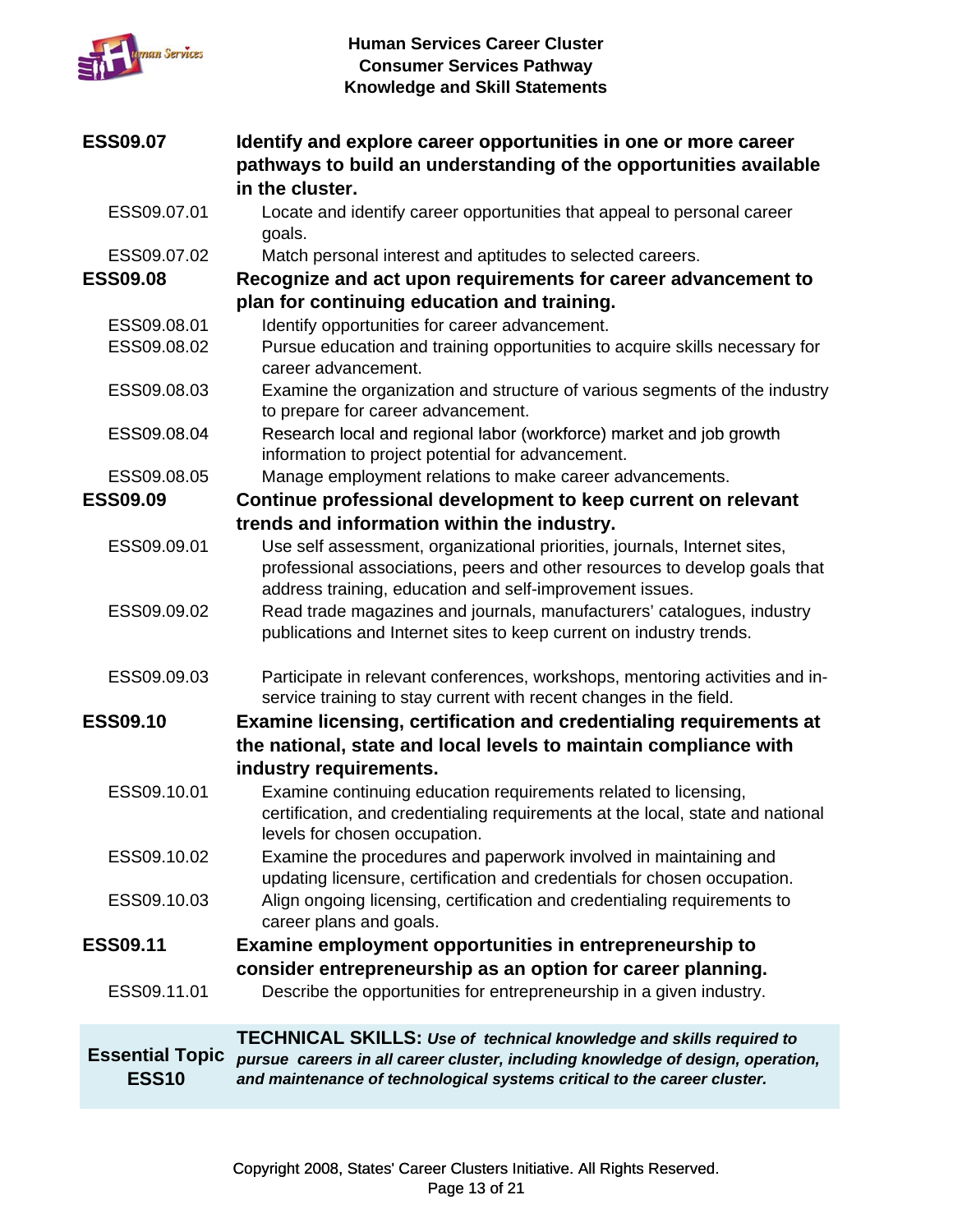

| <b>ESS10.01</b> | Employ information management techniques and strategies in the<br>workplace to assist in decision-making. |
|-----------------|-----------------------------------------------------------------------------------------------------------|
| ESS10.01.01     | Use information literacy skills when accessing, evaluating and<br>disseminating information.              |
| ESS10.01.02     | Describe the nature and scope of information management.                                                  |
| ESS10.01.03     | Maintain records to facilitate ongoing business operations.                                               |
| <b>ESS10.02</b> | Employ planning and time management skills and tools to enhance                                           |
|                 | results and complete work tasks.                                                                          |
| ESS10.02.01     | Develop goals and objectives.                                                                             |
| ESS10.02.02     | Prioritize tasks to be completed.                                                                         |
| ESS10.02.03     | Develop timelines using time management knowledge and skills.                                             |
| ESS10.02.04     | Use project-management skills to improve workflow and minimize costs.                                     |

### **C. CLUSTER (FOUNDATION) KNOWLEDGE AND SKILLS**

The following Cluster (Foundation) Knowledge and Skill statements apply to all careers in the Human Services Cluster. Persons preparing for careers in the Human Services Cluster should be able to demonstrate these skills in addition to those found on the Essential Knowledge and Skills Chart.

> D. Pathway Knowledge and Skills **C. Cluster (Foundation) Knowledge and Skills** B. Essential Knowledge and Skills A. Foundational Academic Expectations

| <b>Cluster Topic</b><br>HMC01 | <b>ACADEMIC FOUNDATIONS: Achieve additional academic knowledge and</b><br>skills required to pursue the full range of career and postsecondary education<br>opportunities within a career cluster.                |
|-------------------------------|-------------------------------------------------------------------------------------------------------------------------------------------------------------------------------------------------------------------|
|                               | No additional statements in this topic beyond those found in the Essential Knowledge and Skills<br>Chart.                                                                                                         |
| <b>Cluster Topic</b><br>HMC02 | <b>COMMUNICATIONS: Use oral and written communication skills in creating,</b><br>expressing and interpreting information and ideas including technical<br>terminology and information.                            |
|                               | No additional statements in this topic beyond those found in the Essential Knowledge and Skills<br>Chart.                                                                                                         |
| <b>Cluster Topic</b><br>HMC03 | <b>PROBLEM-SOLVING AND CRITICAL THINKING: Solve problems using</b><br>critical thinking skills (analyze, synthesize, and evaluate) independently and in<br>teams. Solve problems using creativity and innovation. |
|                               | No additional statements in this topic beyond those found in the Essential Knowledge and Skills<br>Chart.                                                                                                         |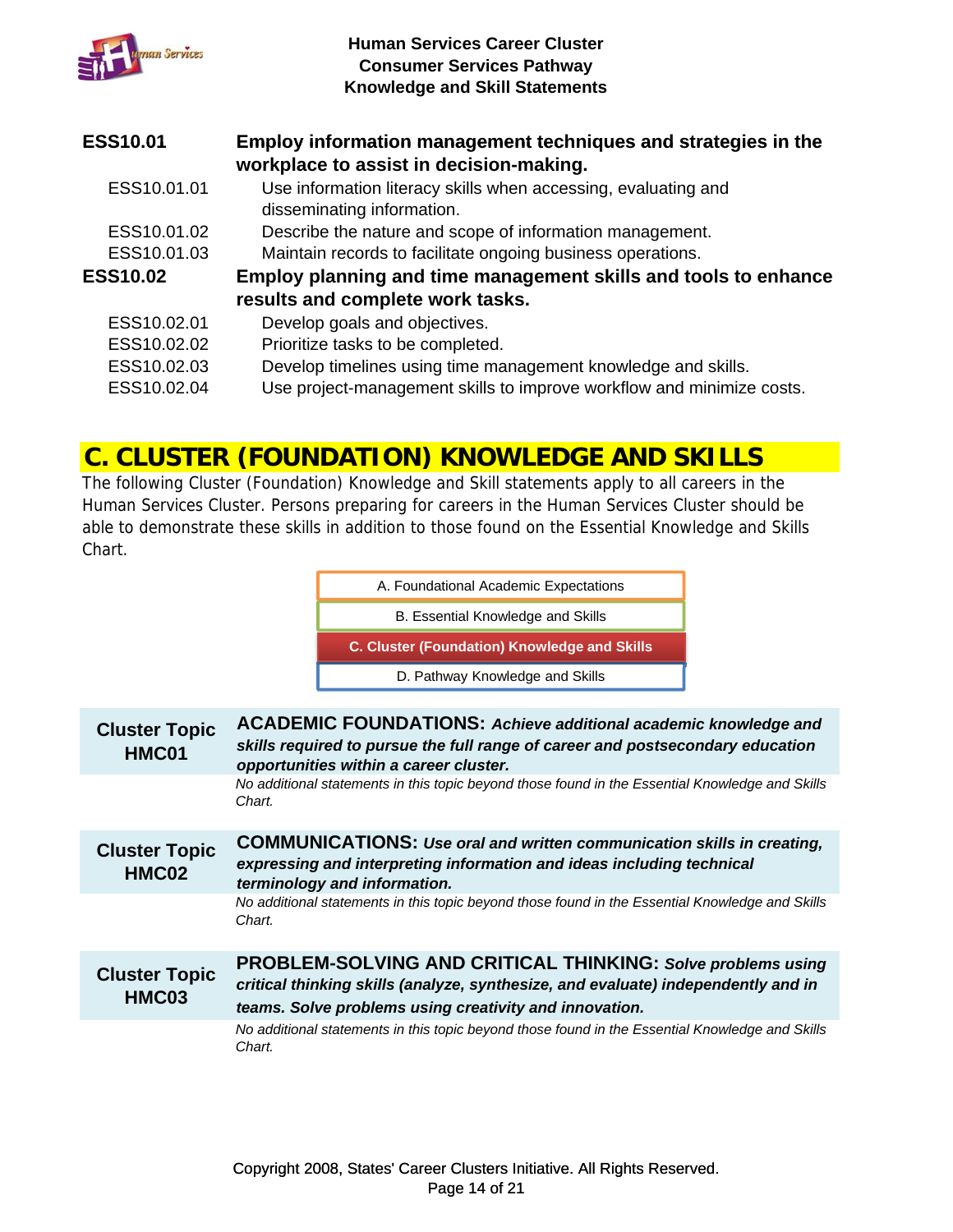

| <b>Cluster Topic</b><br>HMC04        | <b>INFORMATION TECHNOLOGY APPLICATIONS: Use information</b><br>technology tools specific to the career cluster to access, manage, integrate, and<br>create information.                                                                                                                                                               |
|--------------------------------------|---------------------------------------------------------------------------------------------------------------------------------------------------------------------------------------------------------------------------------------------------------------------------------------------------------------------------------------|
|                                      | No additional statements in this topic beyond those found in the Essential Knowledge and Skills<br>Chart.                                                                                                                                                                                                                             |
| <b>Cluster Topic</b><br><b>HMC05</b> | <b>SYSTEMS: Understand roles within teams, work units, departments,</b><br>organizations, inter-organizational systems, and the larger environment.<br>Identify how key organizational systems affect organizational performance and<br>the quality of products and services. Understand global context of industries<br>and careers. |
| <b>HMC05.01</b>                      | Apply principles of planning, design, development, and evaluation<br>when creating professional programs to accomplish long-range<br>goals.                                                                                                                                                                                           |
| HMC05.01.01                          | Design programs or activities to meet specific organizational and<br>professional development needs.                                                                                                                                                                                                                                  |
| Sample Indicators                    | Document that programs and activities effectively address needs.                                                                                                                                                                                                                                                                      |
| <b>HMC05.02</b>                      | Select and employ available human resources to accomplish team<br>objectives in the human services setting.                                                                                                                                                                                                                           |
| HMC05.02.01                          | Accomplish team objectives using available human resources.                                                                                                                                                                                                                                                                           |
| Sample Indicators                    | Document that team objectives have been met.<br>Provide professional development opportunities for improvement.                                                                                                                                                                                                                       |
|                                      | SAFETY, HEALTH AND ENVIRONMENTAL: Understand the importance<br>of health, safety, and environmental management systems in organizations and                                                                                                                                                                                           |
| <b>Cluster Topic</b><br><b>HMC06</b> | their importance to organizational performance and regulatory compliance.<br>Follow organizational policies and procedures and contribute to continuous<br>improvement in performance and compliance.                                                                                                                                 |
| <b>HMC06.01</b>                      | Describe, assess, and demonstrate rules and laws which should be                                                                                                                                                                                                                                                                      |
|                                      | followed in a human services setting to promote occupational                                                                                                                                                                                                                                                                          |
|                                      | safety and health.                                                                                                                                                                                                                                                                                                                    |
| HMC06.01.01                          | Demonstrate knowledge of rules and laws designed to promote safety and<br>health and their rationale.                                                                                                                                                                                                                                 |
| Sample Indicators                    | Identify key rights of employees related to occupational safety and health.                                                                                                                                                                                                                                                           |
|                                      | Identify the responsibilities of employers related to occupational safety and health.<br>Explain the role of government agencies in providing a safe workplace.                                                                                                                                                                       |
| HMC06.01.02                          | Demonstrate methods to correct common hazards.                                                                                                                                                                                                                                                                                        |
| HMC06.01.03                          | Demonstrate personal and group health and safety practices.                                                                                                                                                                                                                                                                           |
| HMC06.01.04<br>HMC06.01.05           | Implement procedures to protect the health and safety of all individuals.<br>Manage the physical and social environment to reduce conflict and promote<br>safety.                                                                                                                                                                     |
| HMC06.01.06                          | Follow regulations and organizational policies and procedures to assure a<br>safe and healthy environment.                                                                                                                                                                                                                            |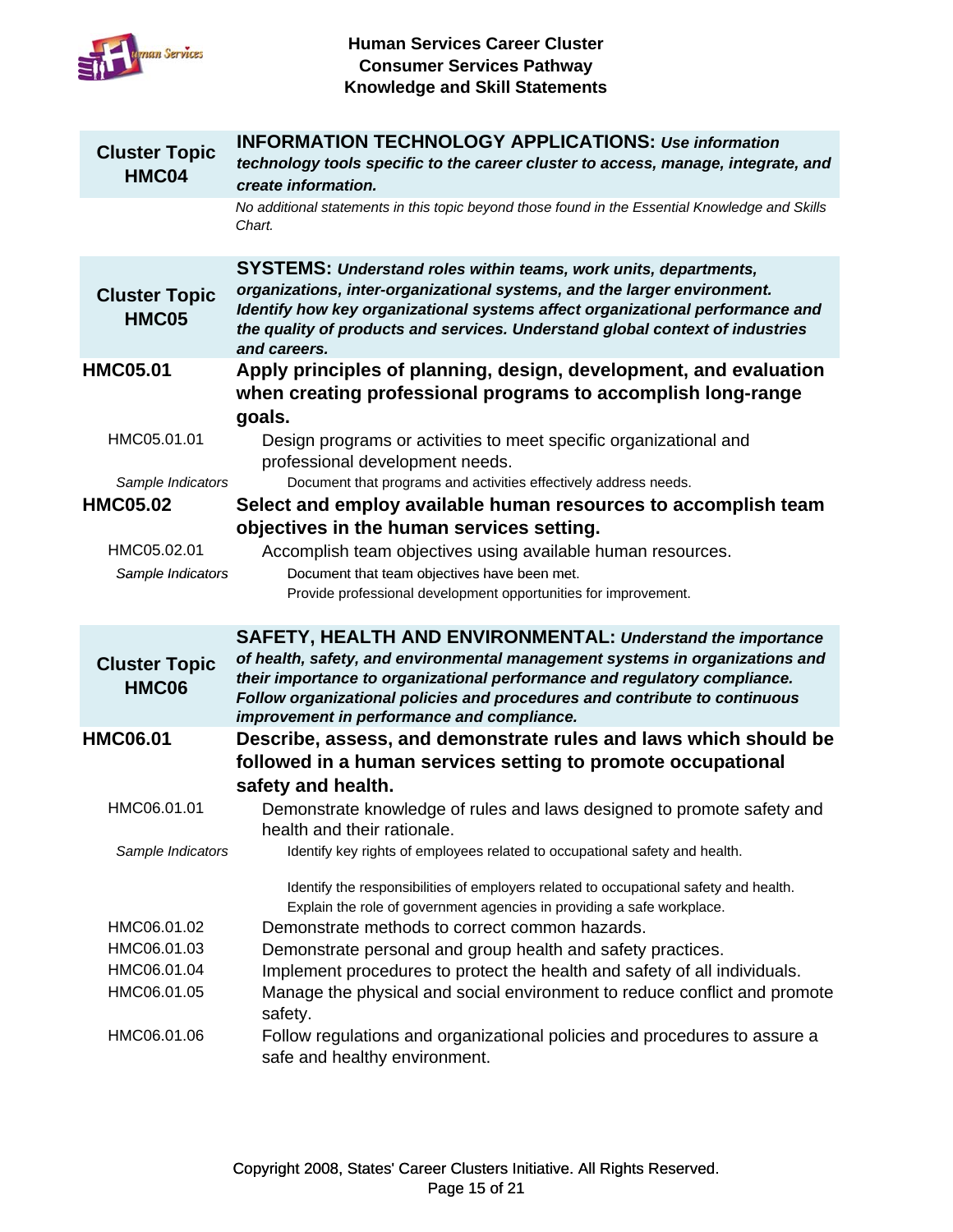

| <b>Cluster Topic</b><br>HMC07    | <b>LEADERSHIP AND TEAMWORK: Use leadership and teamwork skills in</b><br>collaborating with others to accomplish organizational goals and objectives.                                                          |
|----------------------------------|----------------------------------------------------------------------------------------------------------------------------------------------------------------------------------------------------------------|
| <b>HMC07.01</b>                  | Model behaviors that demonstrate support for the organization's<br>mission and ensure quality service in order to provide quality<br>human services to clients.                                                |
| HMC07.01.01<br>Sample Indicators | Develop organizational priorities that reflect the organization's mission.<br>Assist in setting organizational priorities to ensure quality.                                                                   |
| HMC07.01.02<br>Sample Indicators | Establish working relationships with all levels of personnel.<br>Use interpersonal skills to build effective working relationships.                                                                            |
| HMC07.01.03                      | Develop culturally competent practices that are sensitive to cultural,<br>religious, disability, and gender issues.<br>Set up and/or participate in workshops relating to cultural, religious, disability, and |
| Sample Indicators                | gender issues specific to human services careers.<br>Develop service guidelines with other co-workers.                                                                                                         |
| HMC07.01.04                      | Maintain working relationships with all levels of personnel.                                                                                                                                                   |
| <b>Cluster Topic</b><br>HMC08    | <b>ETHICS AND LEGAL RESPONSIBILITIES: Know and understand the</b><br>importance of professional ethics and legal responsibilities.                                                                             |
| <b>HMC08.01</b>                  | Model ethical and legal conduct while working in the human                                                                                                                                                     |
|                                  | services industry.                                                                                                                                                                                             |
| HMC08.01.01<br>Sample Indicators | Comply with legal requirements to assure appropriate conduct.<br>Assess and document legal compliance.                                                                                                         |
| HMC08.01.02                      | Adhere to recognized ethical standards to inspire confidence.                                                                                                                                                  |
| Sample Indicators<br>HMC08.01.03 | Assess and document adherence to ethical standards.                                                                                                                                                            |
|                                  | Maintain compliance by seeking ethical and legal guidance from<br>appropriate sources.                                                                                                                         |
| Sample Indicators                | Document, review, and resolve ethical and legal conflicts.                                                                                                                                                     |
| <b>HMC08.02</b>                  | Demonstrate actions that comply with legal requirements for                                                                                                                                                    |
|                                  | personal liability to guide personal conduct in the human services<br>setting.                                                                                                                                 |
| HMC08.02.01                      | Prevent personal liability by following legal requirements.                                                                                                                                                    |
| Sample Indicators                | Assess adherence to appropriate personal liability requirements.                                                                                                                                               |
|                                  | <b>EMPLOYABILITY AND CAREER DEVELOPMENT: Know and</b>                                                                                                                                                          |
| <b>Cluster Topic</b><br>HMC09    | understand the importance of employability skills. Explore, plan, and effectively<br>manage careers. Know and understand the importance of entrepreneurship<br>skills.                                         |
| <b>HMC09.01</b>                  | Explain written organizational policies, rules and procedures to<br>help employees perform their jobs.                                                                                                         |
| HMC09.01.01                      | Locate appropriate information on organizational policies in handbooks and<br>manuals.                                                                                                                         |
| Sample Indicators                | Identify the contents of various organizational publications.<br>Select the appropriate document(s) as reference for the situation.                                                                            |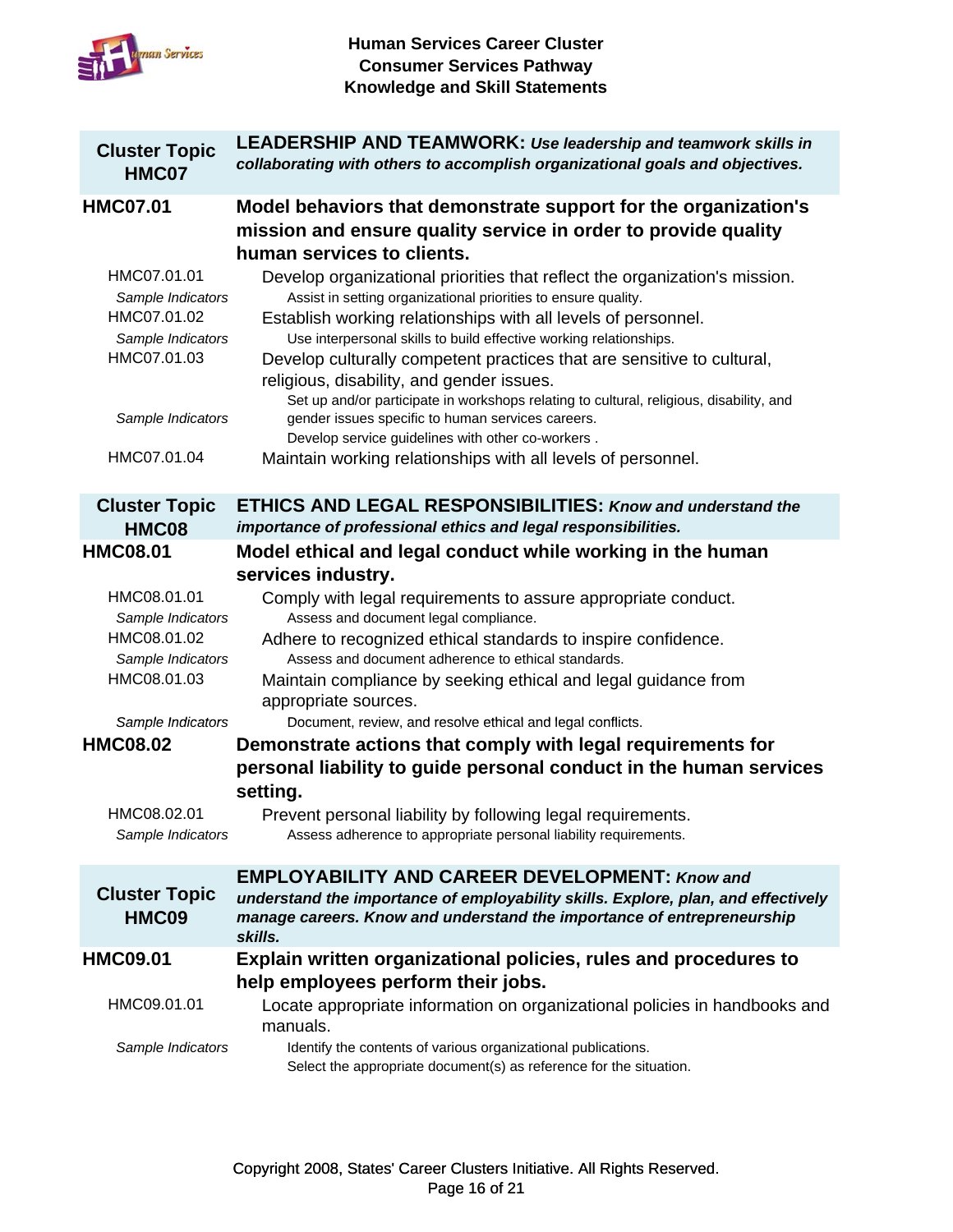

| HMC09.01.02                          | Discuss how specific organizational policies and rules influence a specific<br>work situation.                                                                                                                                                                              |
|--------------------------------------|-----------------------------------------------------------------------------------------------------------------------------------------------------------------------------------------------------------------------------------------------------------------------------|
| Sample Indicators                    | Locate and identify specific organizational policy, rule or procedure to assist with a given<br>situation.                                                                                                                                                                  |
|                                      | Explain specific organizational policy, rule or procedure to improve a given situation.                                                                                                                                                                                     |
| <b>Cluster Topic</b><br><b>HMC10</b> | <b>TECHNICAL SKILLS: Use the technical knowledge and skills required to</b><br>pursue the targeted careers for all pathways in the career cluster, including<br>knowledge of design, operation, and maintenance of technological systems<br>critical to the career cluster. |
| <b>HMC10.01</b>                      | Describe and apply technical knowledge and skills required to be                                                                                                                                                                                                            |
|                                      | successful in careers in the human services area.                                                                                                                                                                                                                           |
| HMC10.01.01                          | Practice skills in a chosen career path to gain familiarity with technical<br>processes.                                                                                                                                                                                    |
| Sample Indicators                    | Maintain successful employment.<br>Establish an entrepreneurial enterprise.                                                                                                                                                                                                 |
| <b>HMC10.02</b>                      | Select and use cost effective resources to assist with planning the                                                                                                                                                                                                         |
|                                      | delivery of human services.                                                                                                                                                                                                                                                 |
| HMC10.02.01                          | Practice skills in a chosen career path to gain familiarity with technical<br>processes.                                                                                                                                                                                    |
| Sample Indicators                    | Appropriately use resources.                                                                                                                                                                                                                                                |
| <b>HMC10.03</b>                      | Describe and apply human development principles to enhance the                                                                                                                                                                                                              |
|                                      | well being of individuals served by the human services industry.                                                                                                                                                                                                            |
| HMC10.03.01                          | Demonstrate services that align with human development principles.<br>Assess and document the satisfaction of clients/customers/participants with services                                                                                                                  |
| Sample Indicators                    | provided.                                                                                                                                                                                                                                                                   |

## **D. PATHWAY KNOWLEDGE AND SKILLS**

The following knowledge and skill statements apply to all careers in the Consumer Services Pathway. The statements are organized within ten topics.

| D. Pathway Knowledge and Skills              |  |
|----------------------------------------------|--|
| C. Cluster (Foundation) Knowledge and Skills |  |
| B. Essential Knowledge and Skills            |  |
| A. Foundational Academic Expectations        |  |

| <b>Pathway Topic</b><br>HMPE01 | <b>ACADEMIC FOUNDATIONS</b>                                                                                                        |
|--------------------------------|------------------------------------------------------------------------------------------------------------------------------------|
| <b>HMPE01.01</b>               | Obtain necessary credentials and licensures and meet state-<br>specific requirements to prepare for a career in consumer services. |
| HMPE01.01.01                   | Examine consumer services laws and ethics to prepare for state licensure.                                                          |
| Sample Indicators              | Attend education classes to prepare for licensure examinations.                                                                    |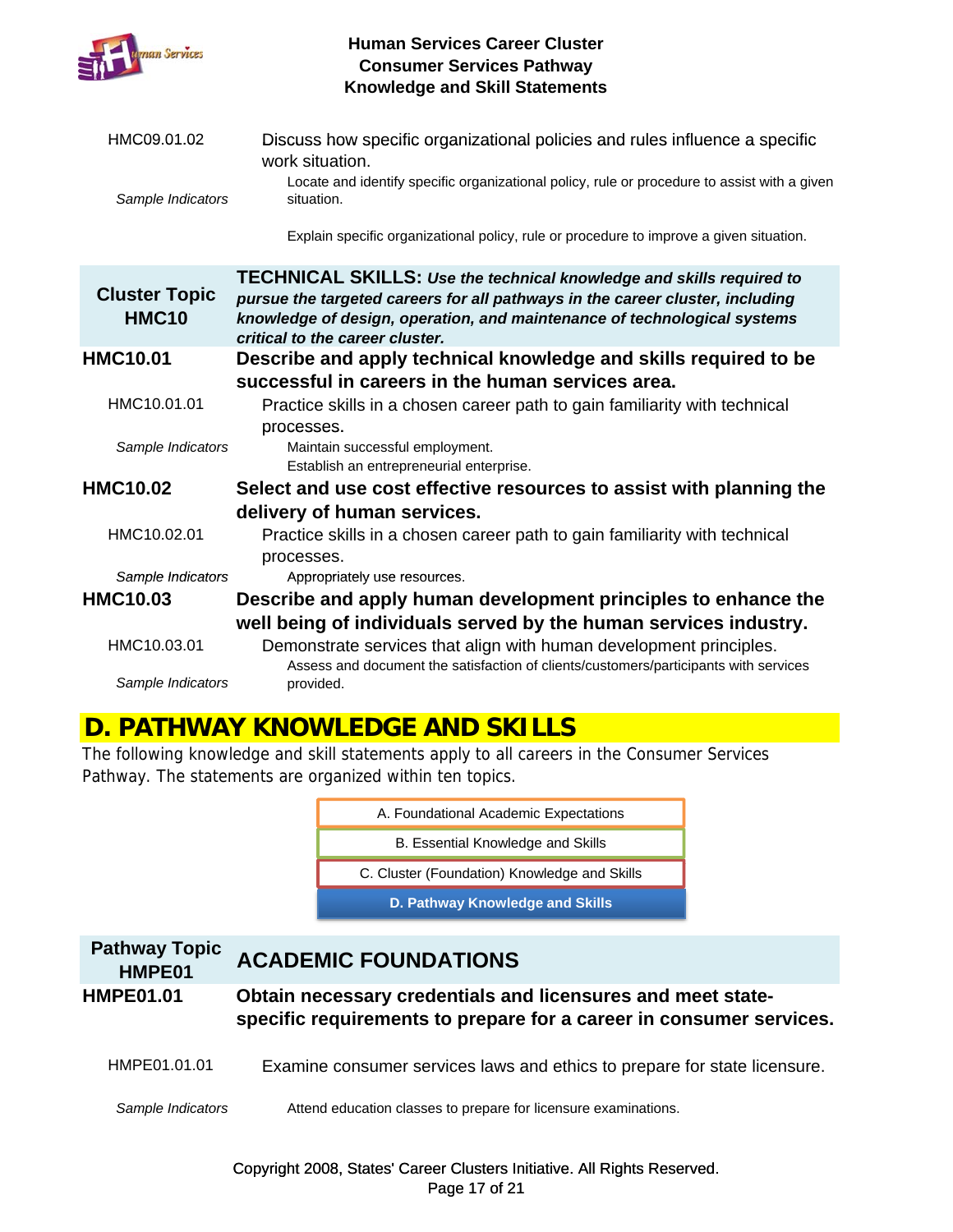

|                                   | Pass examinations for licensures and maintain licensures with continuing education<br>credits.                                               |
|-----------------------------------|----------------------------------------------------------------------------------------------------------------------------------------------|
| HMPE01.01.02                      | Complete continuing education requirements.                                                                                                  |
| Sample Indicators                 | Document completion of continuing education classes.                                                                                         |
|                                   | Maintain current and marketable business skills.                                                                                             |
| <b>HMPE01.02</b>                  | Apply knowledge of consumer products and industry equipment                                                                                  |
|                                   | when demonstrating product/equipment features and uses to                                                                                    |
|                                   | inform client and consumers.                                                                                                                 |
| HMPE01.02.01<br>Sample Indicators | Demonstrate product/equipment features to clients and consumers.<br>Confirm clients'/consumers' understanding of product/equipment features. |
| <b>HMPE01.03</b>                  | Locate and synthesize current research on products and services                                                                              |
|                                   | to enhance presentations with clients and consumers.                                                                                         |
| HMPE01.03.01                      | Discuss research findings in everyday language keeping instruction at an<br>appropriate level.                                               |
| Sample Indicators                 | Answer client and consumer questions confidently and accurately.                                                                             |
| <b>Pathway Topic</b>              | <b>COMMUNICATIONS</b>                                                                                                                        |
| HMPE02                            |                                                                                                                                              |
| <b>HMPE02.01</b>                  | Employ strategies that motivate clients/consumers to follow                                                                                  |
|                                   | through with recommendations in order to serve the                                                                                           |
|                                   | clients'/consumers' best interests.                                                                                                          |
| HMPE02.01.01                      | Use client/consumer service skills, including ability to empathize, to                                                                       |
|                                   | motivate clients.                                                                                                                            |
| Sample Indicators                 | Listen attentively.                                                                                                                          |
|                                   | Speak courteously and respectfully.                                                                                                          |
|                                   | Include clients/consumers in planning.                                                                                                       |
|                                   | Defuse client's/consumer's anger or skepticism.                                                                                              |
|                                   | Resolve conflicting interests.                                                                                                               |
|                                   | Respond to client/consumer objections or complaints so that client/consumer shows<br>satisfaction.                                           |
| <b>HMPE02.02</b>                  | Explain consumer services offered, using appropriate language, to                                                                            |
|                                   | complete transactions.                                                                                                                       |
| HMPE02.02.01                      | Apply client/consumer service techniques to complete transactions.                                                                           |
| Sample Indicators                 | Manage objections with courtesy and defuse them.                                                                                             |
|                                   | Persuade the client /consumer to agree with an acceptable transaction.                                                                       |
|                                   | Facilitate client's/consumer's follow through with the transaction.                                                                          |
|                                   | Maintain client/consumer relationship as client /consumer returns for services and refers<br>others.                                         |
| HMPE02.02.02                      | Elicit financial information and preferences through interviews with                                                                         |
|                                   | clients/consumers.                                                                                                                           |
| Sample Indicators                 | Obtain all necessary information.                                                                                                            |
|                                   | Identify client /consumer preferences.                                                                                                       |

#### **Pathway Topic HMPE03 PROBLEM-SOLVING AND CRITICAL THINKING**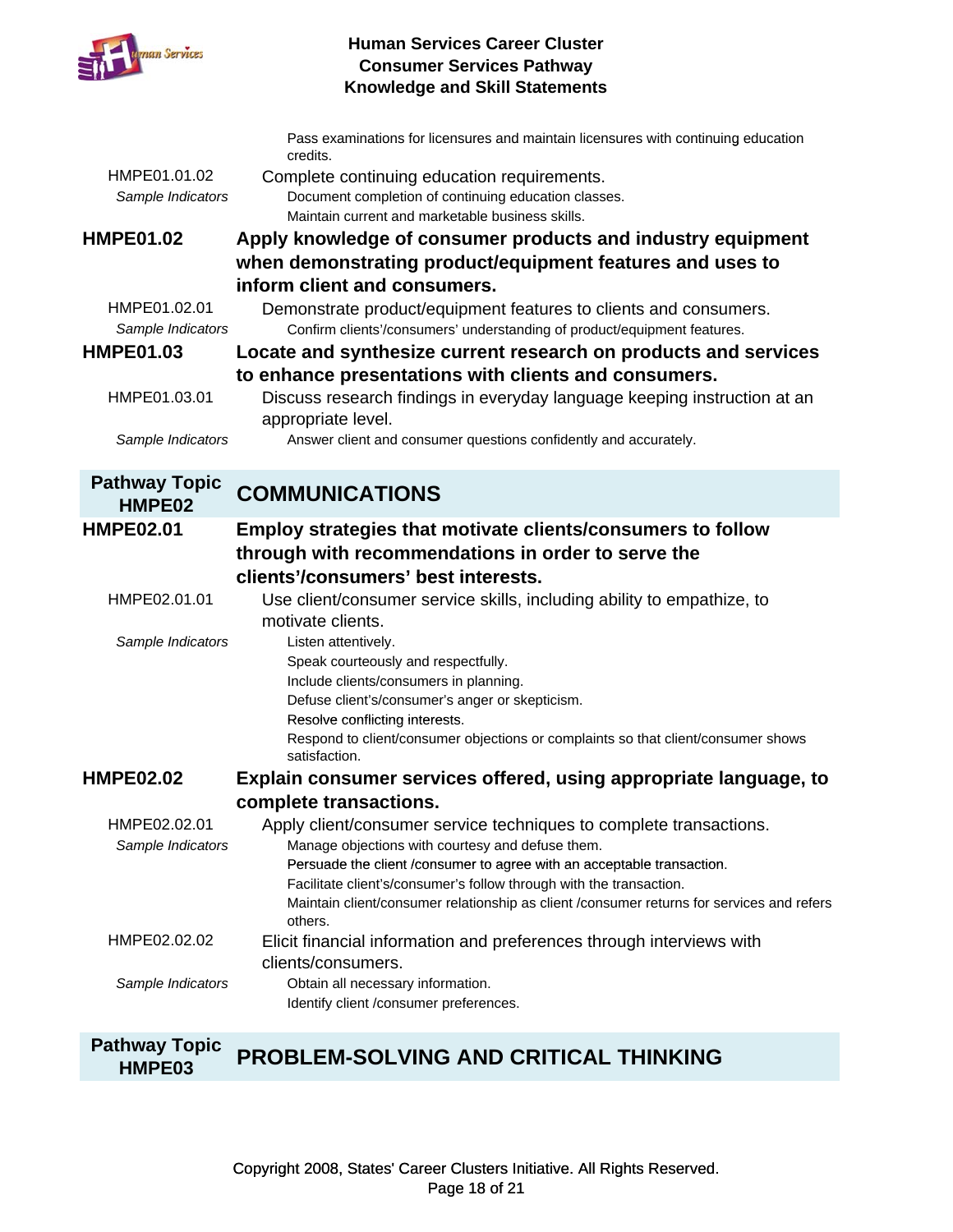

| <b>HMPE03.01</b>  | Employ critical thinking skills when solving financial/economic<br>problems to deliver appropriate recommendations to clients.                                                                                                                   |
|-------------------|--------------------------------------------------------------------------------------------------------------------------------------------------------------------------------------------------------------------------------------------------|
| HMPE03.01.01      | Evaluate client/consumer resources versus product costs and client risk<br>tolerance level.                                                                                                                                                      |
| Sample Indicators | Evaluate client/consumer resources versus cost.<br>Educate client/consumer about most beneficial choices.                                                                                                                                        |
| HMPE03.01.02      | Recommend best products, plans or services for client/consumer.<br>Synthesize economic principles, client/consumer data, and math skills to<br>produce comprehensive budgets, purchasing plans, and/or financial plans.                          |
| Sample Indicators | Produce attainable and manageable plans.<br>Produce plans showing benefits for clients/consumers.                                                                                                                                                |
| HMPE03.01.03      | Create plan to balance purchases, budgets, businesses, real estate<br>investments or portfolio investments.                                                                                                                                      |
| Sample Indicators | Produce balanced plan, explaining to client/consumer how the plan provides balance.                                                                                                                                                              |
| HMPE03.01.04      | Consult with co-workers or those knowledgeable in a field of expertise<br>when needed to expedite solutions to problems.                                                                                                                         |
| Sample Indicators | Refer client/consumer to others if client /consumer will be better served.                                                                                                                                                                       |
| HMPE03.01.05      | Develop client/consumer recommendations using the appropriate investing<br>or purchasing strategy.                                                                                                                                               |
| Sample Indicators | Analyze client's/consumer's assets and purchasing power.<br>Evaluate options and choose options for maximum return and minimum risk.<br>Synthesize elements to produce purchase or investment recommendations that satisfy<br>clients/consumers. |

#### **Pathway Topic HMPE04 INFORMATION TECHNOLOGY APPLICATIONS**

| HMPE04            |                                                                                                                                                     |
|-------------------|-----------------------------------------------------------------------------------------------------------------------------------------------------|
| <b>HMPE04.01</b>  | Use standard business tools or procedures to create consumer<br>service information and facilitate client interactions.                             |
| HMPE04.01.01      | Manage numerical information using a calculator.                                                                                                    |
| Sample Indicators | Add, subtract, multiply, divide accurately.                                                                                                         |
|                   | Perform complex transactions accurately.                                                                                                            |
| HMPE04.01.02      | Use appropriate computer applications.                                                                                                              |
| Sample Indicators | Use Internet to access current information.                                                                                                         |
|                   | Use Microsoft Word, Power Point and Excel.                                                                                                          |
|                   | Write, send and receive e-mail.                                                                                                                     |
|                   | Use specialized software to prepare needed documents, accurately representing market<br>analyses, contracts, projected outcomes, amortization, etc. |
|                   | Publish with Desktop Software to produce advertising materials.                                                                                     |
|                   | Create documents for client/consumer and office use.                                                                                                |
|                   | Create website for Internet advertising.                                                                                                            |
| HMPE04.01.03      | Manage product information using computer technology.                                                                                               |
| HMPE04.01.04      | Integrate product information using computer technology.                                                                                            |
| HMPE04.01.05      | Create product information using computer technology.                                                                                               |
| <b>HMPE04.02</b>  | Create and communicate accurate public service information to                                                                                       |
|                   | educate various audiences about consumer services.                                                                                                  |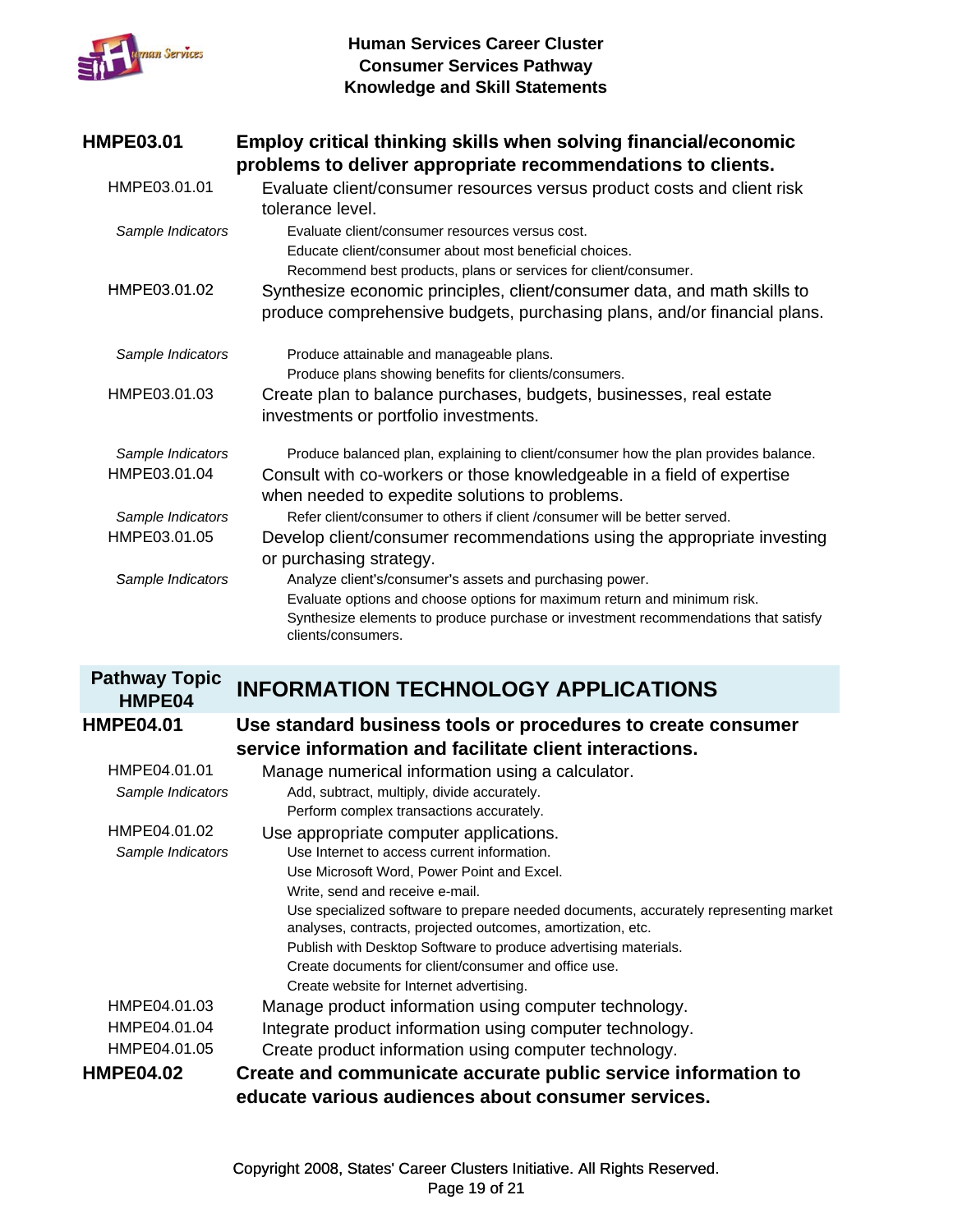

| HMPE04.02.01                                                                               | Present comprehensive subject or product information.                                                                                                                                                                                                                                                                                                                                                                                                                                                                                                                                                                                                                                                 |
|--------------------------------------------------------------------------------------------|-------------------------------------------------------------------------------------------------------------------------------------------------------------------------------------------------------------------------------------------------------------------------------------------------------------------------------------------------------------------------------------------------------------------------------------------------------------------------------------------------------------------------------------------------------------------------------------------------------------------------------------------------------------------------------------------------------|
| Sample Indicators<br><b>HMPE04.03</b><br>HMPE04.03.01                                      | Provide customized oral presentations and visual materials to specific audiences.<br>Select and use key information to advertise consumer services.<br>Use the concept of 3-4 primary "info bites" when designing TV advertising.                                                                                                                                                                                                                                                                                                                                                                                                                                                                     |
| Sample Indicators                                                                          | Follow through with presenting "info bites" as required.                                                                                                                                                                                                                                                                                                                                                                                                                                                                                                                                                                                                                                              |
| <b>Pathway Topic</b><br>HMPE05                                                             | <b>SYSTEMS</b>                                                                                                                                                                                                                                                                                                                                                                                                                                                                                                                                                                                                                                                                                        |
|                                                                                            | No additional statements in the topic beyond those found in the Cluster or<br><b>Essential Knowledge and Skills Charts.</b>                                                                                                                                                                                                                                                                                                                                                                                                                                                                                                                                                                           |
| <b>Pathway Topic</b><br>HMPE06                                                             | <b>SAFETY, HEALTH AND ENVIRONMENT</b>                                                                                                                                                                                                                                                                                                                                                                                                                                                                                                                                                                                                                                                                 |
| <b>HMPE06.01</b><br>HMPE06.01.01<br>Sample Indicators<br>HMPE06.01.02<br>Sample Indicators | Establish a physically and psychologically healthy environment to<br>inspire client confidence in consumer services provided.<br>Select a location suitable to offer consumer services safely.<br>Evaluate accessibility to transportation.<br>Evaluate safety and security of the location.<br>Incorporate a functional work environment, equipment needs and required utilities for<br>offering consumer services.<br>Create a psychologically suitable environment.<br>Implement elements of a non-threatening environment.<br>Use social skills needed for a diverse population.<br>Use strategies to protect the privacy, autonomy and dignity of clients/consumers from<br>diverse backgrounds. |
| <b>Pathway Topic</b><br>HMPE07                                                             | <b>LEADERSHIP AND TEAMWORK</b>                                                                                                                                                                                                                                                                                                                                                                                                                                                                                                                                                                                                                                                                        |
|                                                                                            | No additional statements in the topic beyond those found in the Cluster or<br><b>Essential Knowledge and Skills Charts.</b>                                                                                                                                                                                                                                                                                                                                                                                                                                                                                                                                                                           |
| <b>Pathway Topic</b><br>HMPE08                                                             | <b>ETHICS AND LEGAL RESPONSIBILITIES</b>                                                                                                                                                                                                                                                                                                                                                                                                                                                                                                                                                                                                                                                              |
| <b>HMPE08.01</b>                                                                           | Describe and observe ethical and legal responsibilities associated<br>with providing consumer services to assure the best interests of<br>clients and consumers.                                                                                                                                                                                                                                                                                                                                                                                                                                                                                                                                      |
| HMPE08.01.01                                                                               | Model behaviors that demonstrate stewardship of client/consumer assets.                                                                                                                                                                                                                                                                                                                                                                                                                                                                                                                                                                                                                               |
| Sample Indicators                                                                          | Provide beneficial help and suggestions to client/consumer.<br>Evaluate when client/consumer needs an advocate and follow through with meeting<br>these needs.                                                                                                                                                                                                                                                                                                                                                                                                                                                                                                                                        |
| HMPE08.01.02                                                                               | Model ethical behaviors in the relationship with consumer services<br>client/consumer.                                                                                                                                                                                                                                                                                                                                                                                                                                                                                                                                                                                                                |
| Sample Indicators                                                                          | Offer prompt, honest and efficient services.                                                                                                                                                                                                                                                                                                                                                                                                                                                                                                                                                                                                                                                          |